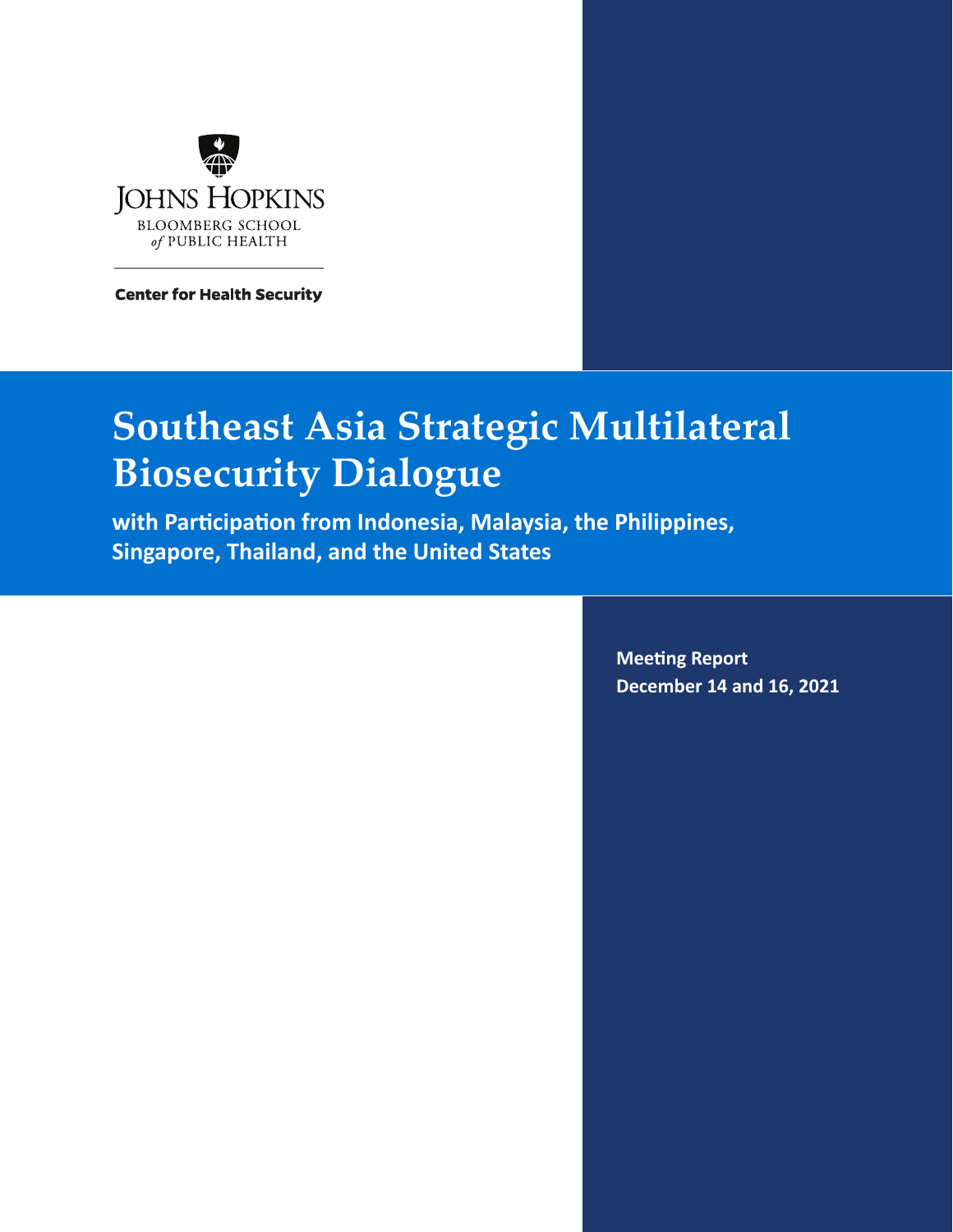### **Johns Hopkins Center for Health Security Project Team**

**Anita Cicero, JD** Deputy Director

**Matthew P. Shearer, MPH** Senior Analyst

**Natasha Kaushal, MSPH** Analyst

#### **Project Sponsor**

Defense Threat Reduction Agency, US Department of Defense

#### **Acknowledgments**

The authors would also like to thank Julia Cizek, Kathleen Fox, and Margaret Miller for editing, design, and publication support.

The views expressed in written materials of publications and/or made by speakers, moderators, or presenters do not necessarily reflect the official policies of the Defense Threat Reduction Agency or the US Department of Defense, nor does mention of trade names, commercial practices, or organizations imply endorsement by the US Government.

Suggested citation: Cicero A, Shearer MP, Kaushal N. *Southeast Asia Strategic Multilateral Biosecurity Dialogue, with Participation from Indonesia, Malaysia, the Philippines, Singapore, Thailand, and the United States. Meeting Report: December 14 and 16, 2021*. Baltimore, MD: Johns Hopkins Center for Health Security; 2022.

© 2022 The Johns Hopkins University. All rights reserved.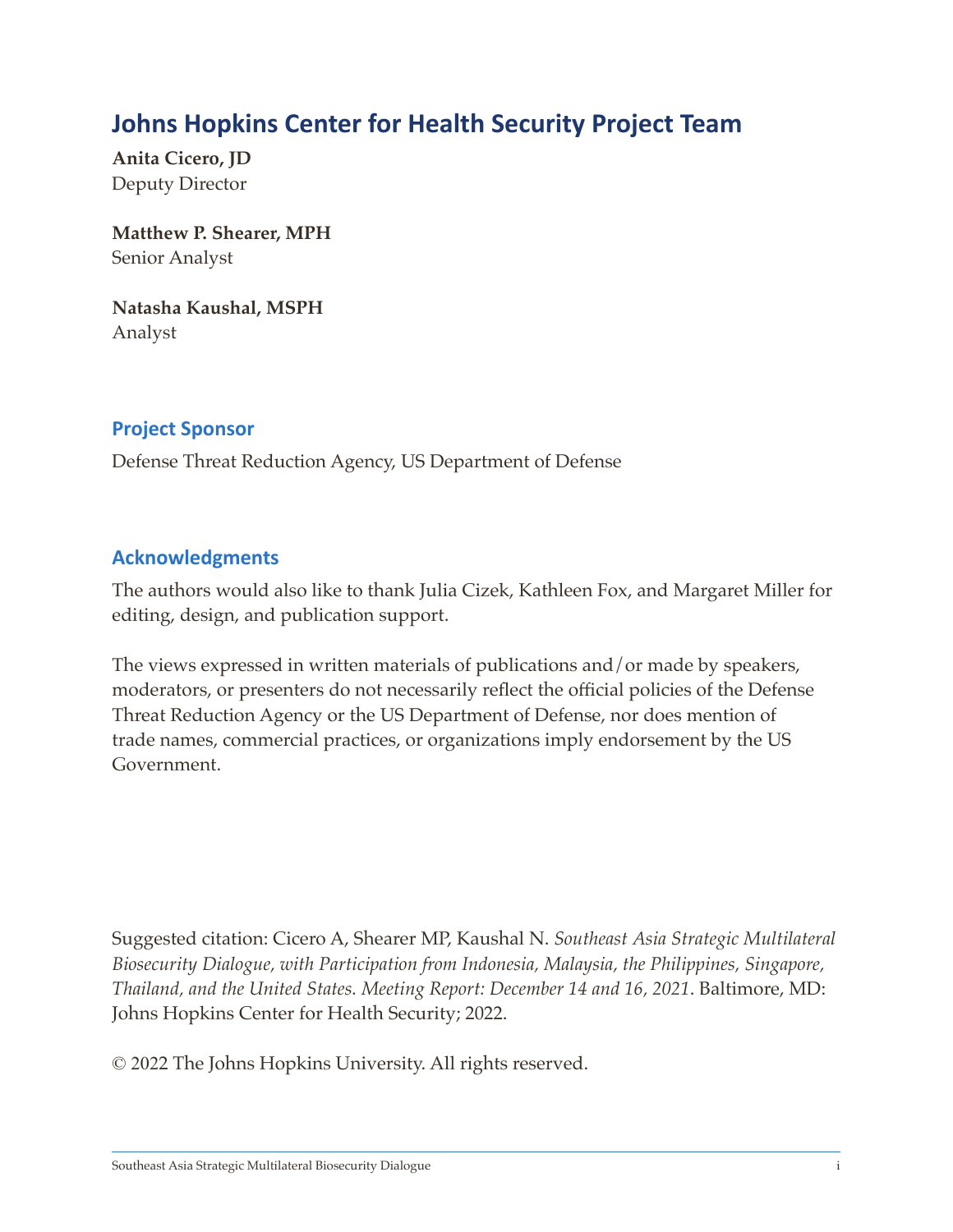## **Contents**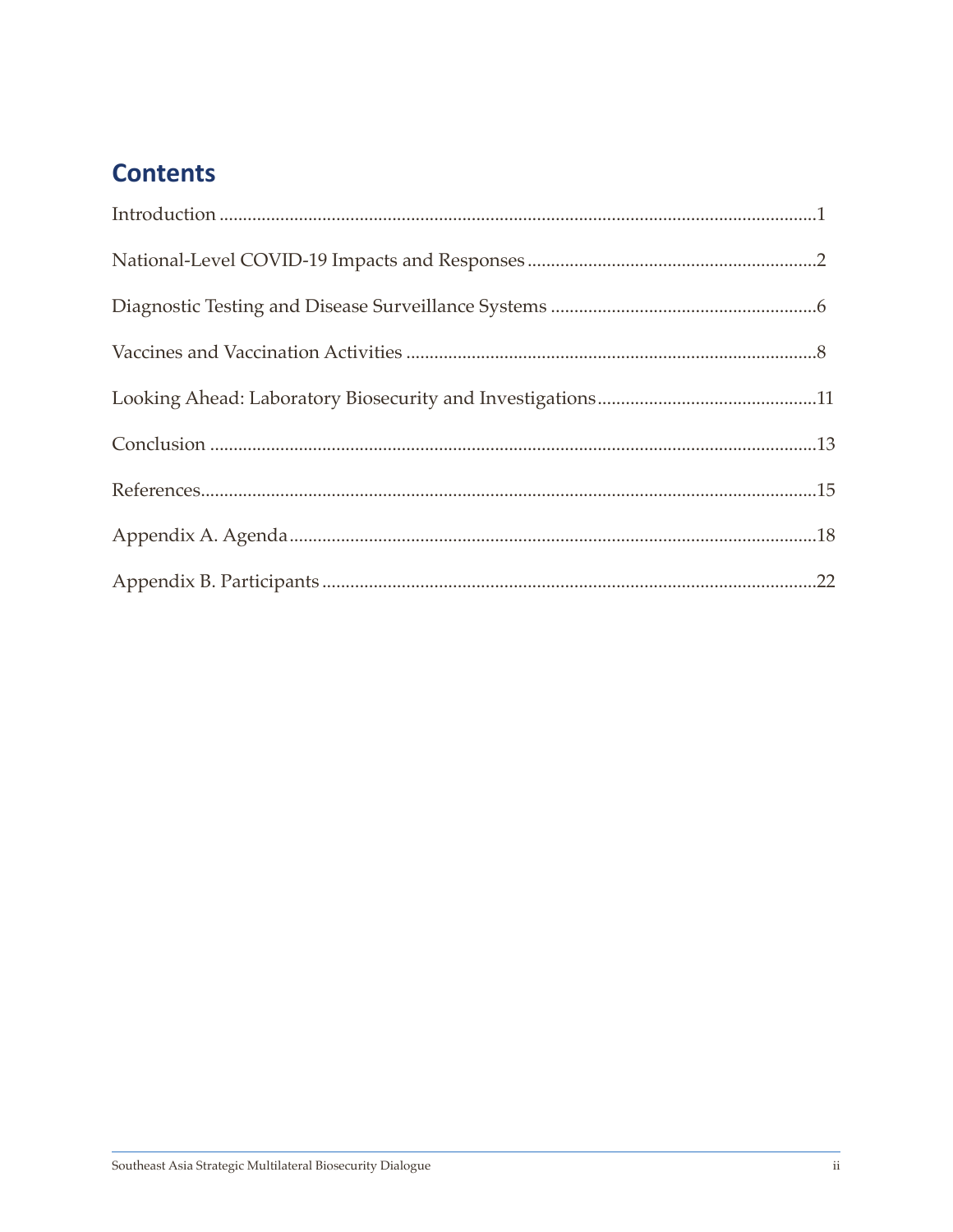### <span id="page-3-0"></span>**Introduction**

On December 14 and 16, 2021, the Johns Hopkins Center for Health Security held a second virtual meeting of the Southeast Asia Strategic Multilateral Biosecurity Dialogue. The ongoing impacts of the COVID-19 pandemic, including health risks as well as quarantine requirements and other travel restrictions, necessitated hosting the meeting virtually. Additionally, many of our dialogue participants play important roles in their country's COVID-19 response, which makes it difficult for them to take time away from work for travel. In order to maintain the relationships that are so critical to the success of this dialogue and to share lessons from national-level COVID-19 response activities, we held a second virtual meeting, which built on the topics and challenges discussed in our previous meeting in February 2021.<sup>1</sup>

The Southeast Asia Strategic Multilateral Biosecurity Dialogue evolved out of a bilateral Track II dialogue between Singapore and the United States, originally held in 2014. The following year, the dialogue expanded to include Indonesia and Malaysia. The Philippines and Thailand participated as observers in 2017 and 2018 and have been full participants since 2019. This dialogue facilitates collaboration on a range of biological risks in Southeast Asia—including natural, accidental, and deliberate threats—as well as their potential impact on the United States. The dialogue focuses on cross-border and regional collaboration and information exchange, which helps participant countries share best practices and identify solutions to existing and emerging threats in the region.

This dialogue meeting consisted of 4 1-hour dialogue sessions across 2 meeting days. The meetings included participants from each of the 6 participating countries, including subject matter experts and current and former senior government officials from across healthcare and public health, national security and foreign affairs, homeland security/ home affairs, nonproliferation and disarmament, animal and agricultural health, journalism, and other relevant fields. The dialogue topics included an overview of the national-level COVID-19 responses since our February 2021 meeting and discussions on disease surveillance and vaccination activities. Notably, the participants also looked beyond the current pandemic to future biosecurity challenges, including identifying solutions from the COVID-19 pandemic that could be applicable to other threats. The meeting included a session dedicated to the pandemic's impact on the future of biosecurity in Southeast Asia, and each topic session included discussion on lessons for future events.

The meeting was held at an informal Track II level, as opposed to formal governmentto-government engagement, and the discussions were conducted on a not-forattribution basis to promote open and transparent discussions regarding each country's capabilities and limitations.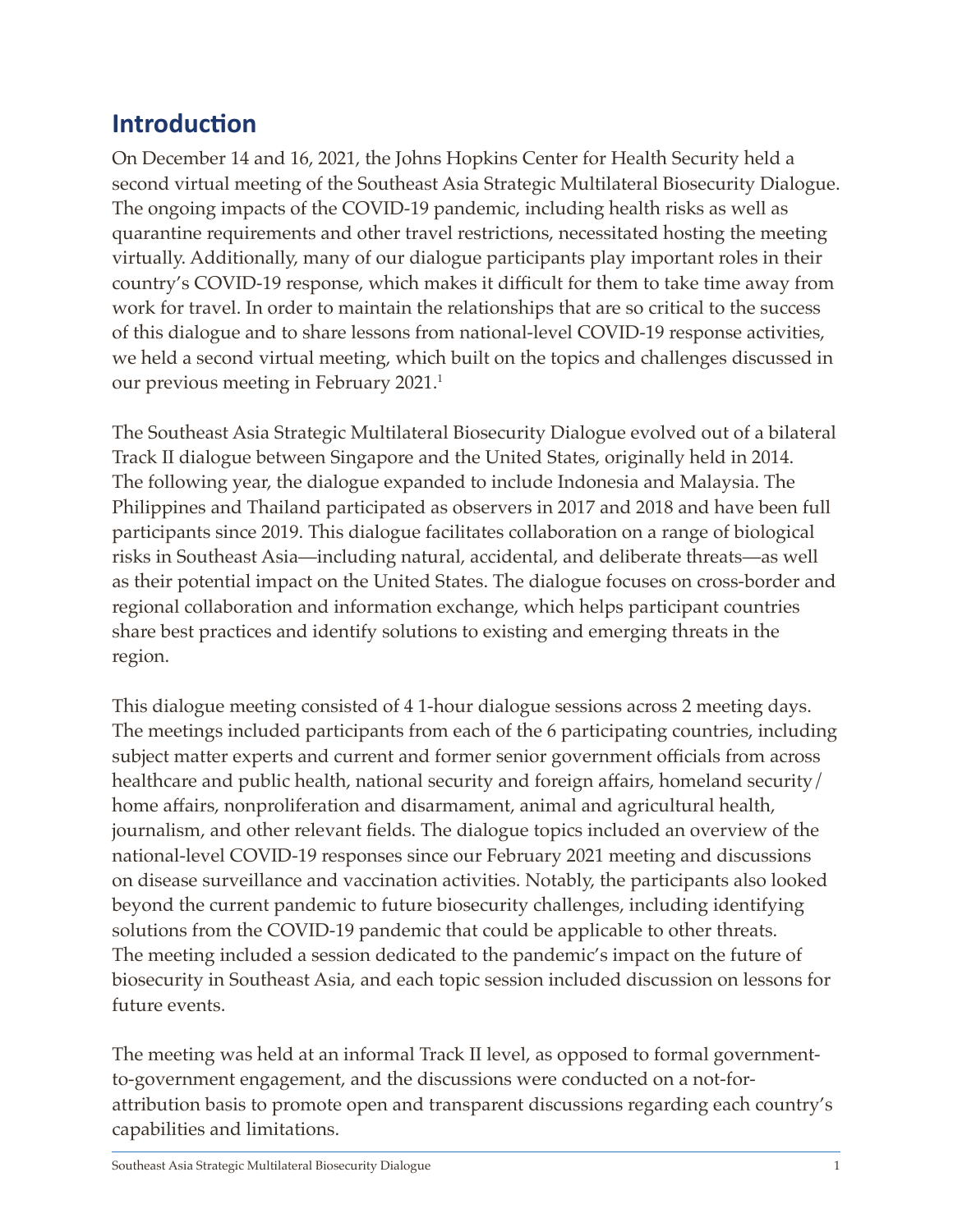What follows is a summary of the discussions held during the December 14 and 16, 2021, virtual dialogue session.

### <span id="page-4-0"></span>**National-Level COVID-19 Impacts and Responses**

Over the course of 2021, the COVID-19 pandemic has required governments to adapt to the evolving characteristics of the SARS-CoV-2 virus and implement nimble response strategies to mitigate the pandemic's ever-changing effects. Although the current nature of the emergency looks quite different than it did in February 2021, when we hosted our first virtual dialogue session, COVID-19 continues to impact individuals' health, the public health and healthcare sectors more broadly, and economic and social systems worldwide. The high degree of transmissibility exhibited by the Omicron variant of concern illustrates the adaptability of the SARS-CoV-2 virus, which has required countries to continually update their response strategies to mitigate the evolving threat. To date, our Southeast Asian country partners in Indonesia, Malaysia, the Philippines, Singapore, and Thailand have employed a variety of strategies to mitigate COVID-19 transmission and the associated health, social, and economic effects over the course of the pandemic. With the introduction of vaccines in late 2020, first for high-priority groups and later for the broader public, countries have amended COVID-19 regulations, restrictions, and policies in an effort to return to some form of normalcy.

In Indonesia, COVID-19 daily incidence remained stable in November and December 2021, following the country's surge driven by the Delta variant of concern, and the national test positivity was below  $1\%$  at the time of the December dialogue meeting.<sup>2,3</sup> Due to the continued presence of the Delta variant, Indonesia maintained its isolation and quarantine policy for individuals who have recently tested positive or who have come into close contact with known cases, respectively. The quarantine and isolation policies apply to residents in all 34 provinces, and the government reassesses them every 2 weeks. One participant indicated that the government placed restrictions on businesses, schools, and other public settings, depending on the type of setting, local COVID-19 conditions, and vaccination coverage. At the time of the meeting, some businesses—including markets, restaurants and food stalls, and pharmacies—faced both restrictions on operating hours and limitations on capacity (50%). At that time, no provinces outside the islands of Bali and Java were implementing Level 3 or Level 4 (highest) restrictions.4 The government continued to recommend that businesses and employees that can operate remotely continue to do so, and one participant emphasized that the government remained hopeful that the economic recovery would be swift.

Malaysia coped well with initial variants during the pandemic, but like many countries, it struggled with high levels of SARS-CoV-2 transmission during its Delta variant surge.5 When vaccines were introduced and made available to the general public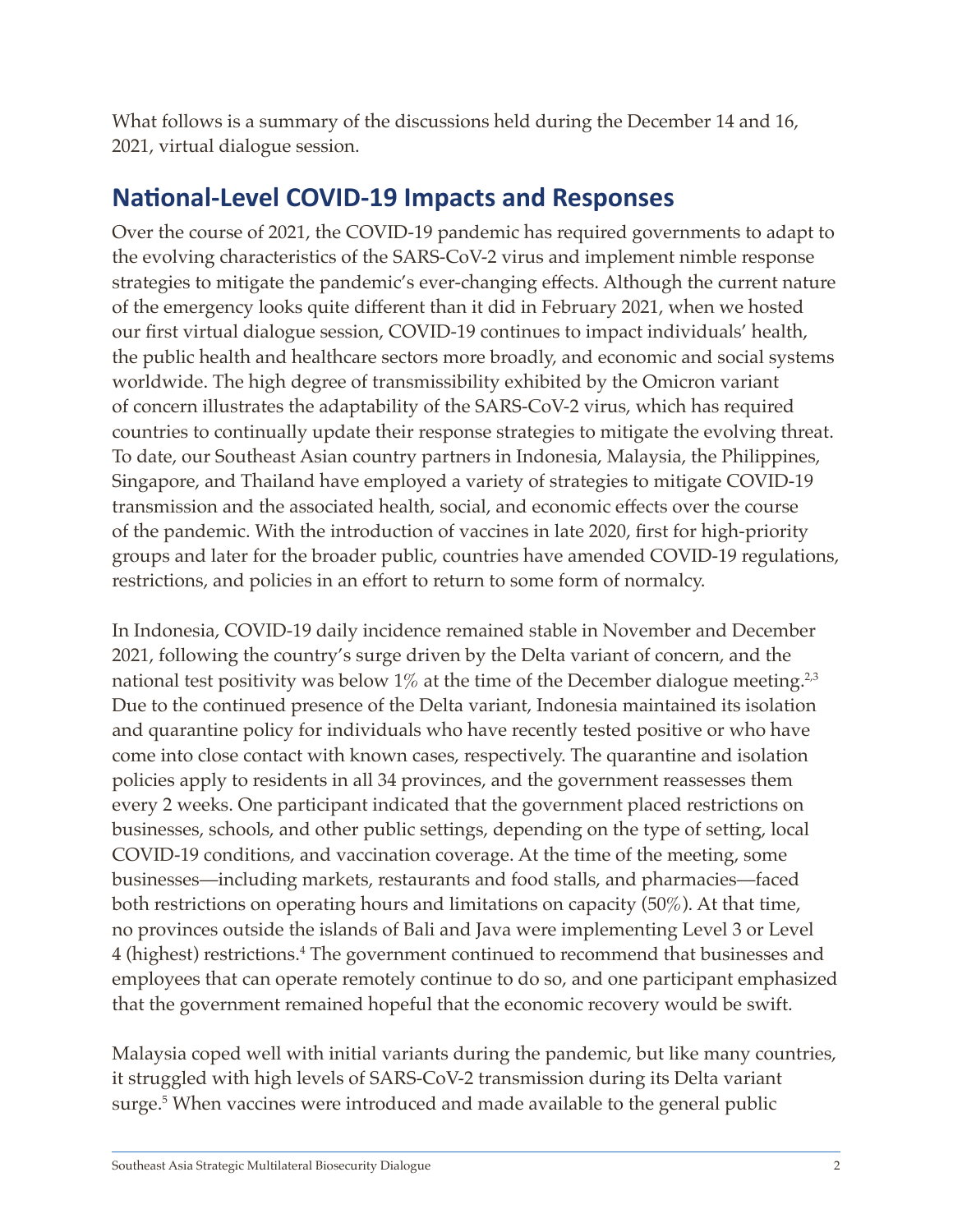around March 2021, there was a high demand for the vaccine. Coupled with effective vaccine distribution and administration operations, this high demand and positive perception of the vaccines enabled the Philippines to approach 80% full vaccination coverage at the national level by October.6 Additionally, one dialogue participant indicated that Malaysia experienced an increased demand for booster doses in early December 2021, around the time that the Omicron variant was first identified. At the time of the dialogue meeting, Malaysia was coming down from its Delta surge and had not yet experienced increasing transmission associated with the Omicron variant.<sup>7</sup> Malaysia had entered Phase 4 of its response and recovery plan, in part as a result of widespread vaccination coverage. Under Phase 4, Malaysia required individuals to provide documentation of vaccination in public places, such as parks, shopping malls and retail stores, and restaurants and bars.

The Philippines' experience with COVID-19 mitigation required the reconfiguration of healthcare facilities and reallocation of resources to ensure continuity of care during major COVID-19 surges. During the height of its Delta variant surge, the Philippines mobilized firefighters to support operations at the country's largest testing facility as well as at quarantine and isolation facilities. The Philippines Bureau of Health Protection supported response activities at hospitals by converting existing treatment units to COVID-19-specific units. At the time of the dialogue meeting, the Philippines was recovering from its Delta surge, its largest of the pandemic, which peaked in late August/early September 2021.<sup>8</sup> Like many other countries, the Philippines' health system was under considerable strain due to the influx of patients during the Delta surge; however, hospitalization rates slowed considerably in the weeks leading up to the meeting and were more manageable, due in part to public–private partnerships that provided support and additional capacity.

Singapore experienced its Delta variant surge between August and October 2021. Despite reaching approximately 80% vaccination coverage nationwide, the Delta variant caused Singapore's most severe surge since the start of the pandemic.<sup>9,10</sup> One dialogue participant indicated that the surge was largely attributable to the Delta variant's increased transmissibility, but the combination of waning immunity, especially among older adults and healthcare workers who received the earliest doses, and the resumption of social activity after easing COVID-19 restrictions contributed as well. At the time of the meeting, Singapore continued to require masking and physical distancing in public, including restrictions on large gatherings. During the Delta surge, community transmission was largely driven by younger portions of the population. One participant indicated that schools transitioned back to remote learning and the government reimposed restrictions on indoor dining in an effort to mitigate community transmission. Singapore's government authorized the use of booster doses around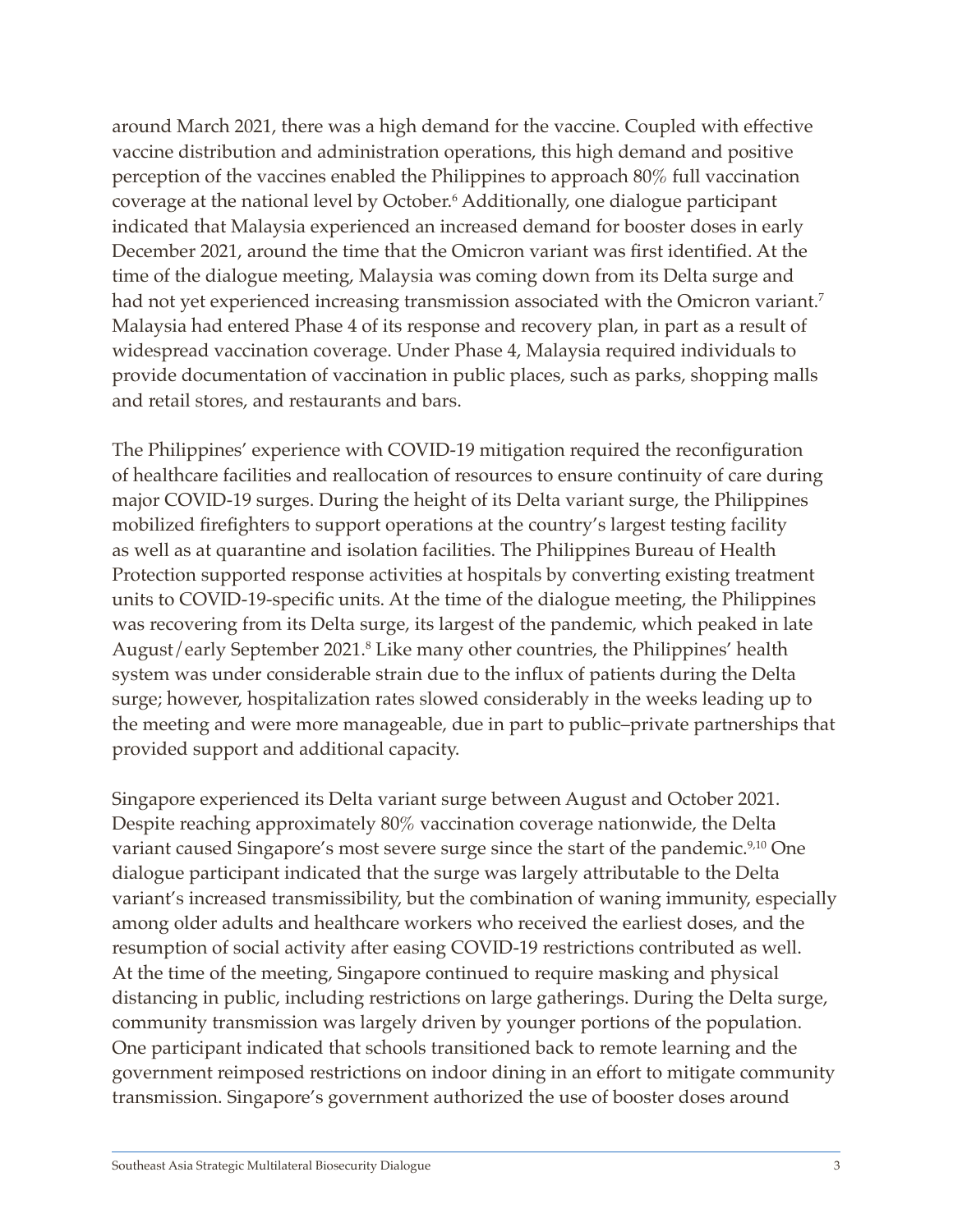October 2021, toward the end of its Delta surge, but one participant noted that, while the booster effort was successful, the country still struggles with vaccine hesitancy and anti-vaccine sentiment. The government implemented vaccination mandates and expanded testing efforts in order to slow transmission until booster shots were more widely available. The government also imposed vaccination mandates in an effort to incentivize vaccination, as those who remained unvaccinated faced additional restrictions on public activities. Singapore's health system was overwhelmed from nearly 2 years of pandemic response activities, and public health officials began recommending home recovery for patients during the Delta surge as a way to shift lower-acuity patients away from hospitals and make room for more severe COVID-19 patients. The military stepped in to support the public health and healthcare systems, including with recovery programs, intake and triage of patients at COVID-19 treatment centers, and transferring severe COVID-19 patients to hospitals for care.

In Thailand, the Ministry of Public Health leveraged its national network of primary health clinics and cadre of healthcare workers to respond and adapt to the changing needs of the pandemic. One participant emphasized that Thailand's universal healthcare system was a core component of the country's ability to collaborate and organize its COVID-19 response across its healthcare facilities, personnel, and other resources. Thailand's economy relies heavily on travel and tourism, and the government has made considerable efforts to resume domestic and international travel through the use of vaccination and testing requirements. In fact, Thailand explicitly included tourism in its COVID-19 recovery plans to revitalize the economy and industry. International travelers must register on the Thailand Pass system—which requires documentation of vaccination, health insurance, and a negative PCR-based diagnostic test 72 hours prior to travel<sup>11</sup>—before entering the country. Thailand also set up a "sandbox" in Phuket, which essentially allows vaccinated travelers to avoid quarantine upon arrival, as long as they remain in the city.12 In 2021, the government restricted travel from high-risk countries, but this policy is being evaluated based on changes to the pandemic situation. As with international travel, the country is taking a layered approach to COVID-19 control measures. One participant indicated that Thailand aims to achieve 70% vaccination coverage nationwide and that the government has prioritized strengthening surveillance at the community level, including by making testing easily accessible at primary health clinics as part of the country's universal healthcare system.

In the United States, intense political debate and division have played a major role in selecting and implementing COVID-19 response policies and activities. Although the US Centers for Disease Control and Prevention operates at the federal level, the responsibility and authority for public health services lie at the state and local level. One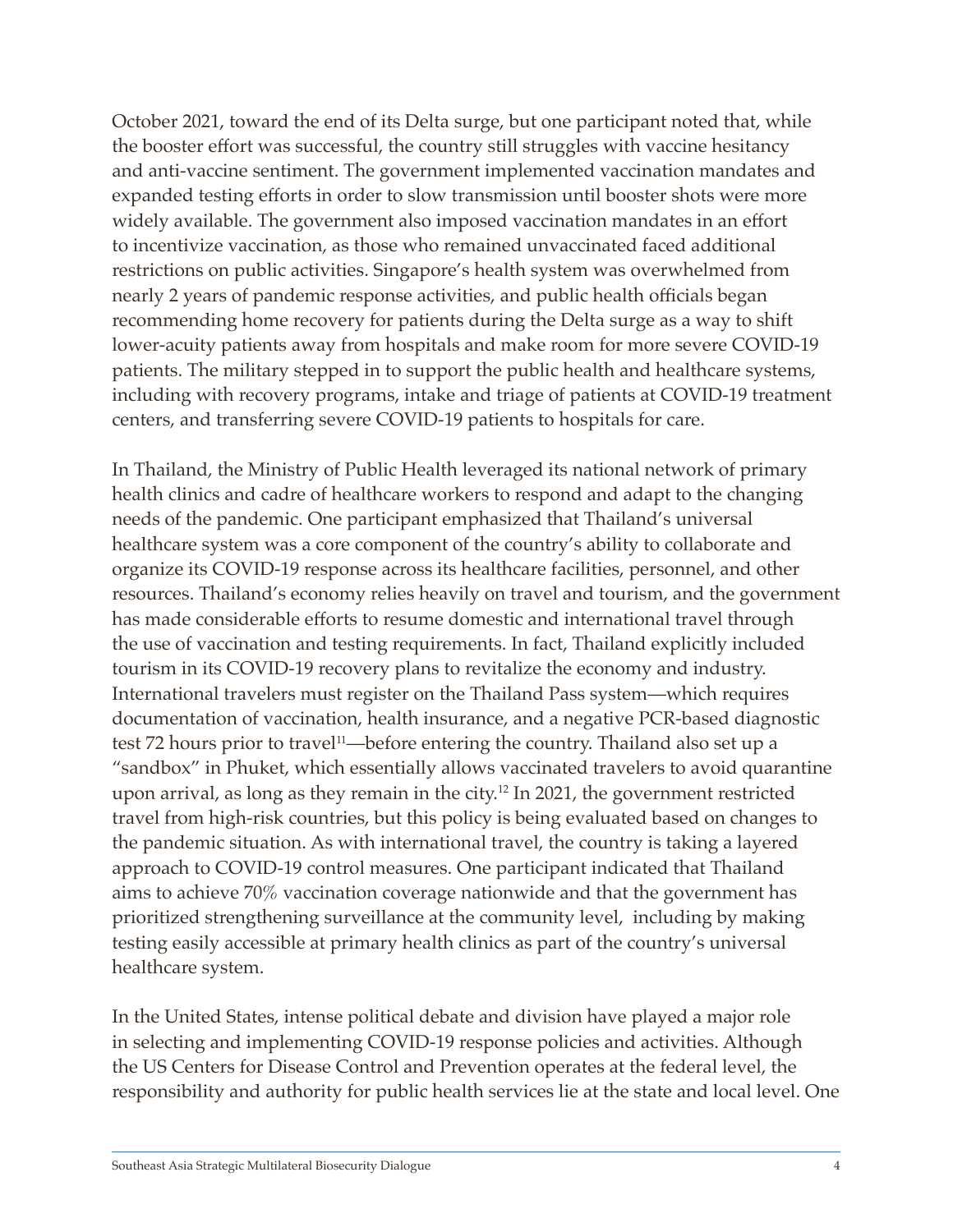participant emphasized that this results in more than 50 different response strategies and frameworks across the country. Each state and local jurisdiction encountered unique challenges, such as SARS-CoV-2 transmission dynamics; public health and healthcare capacity, including diagnostic laboratories; political environment and public perception; and social and economic support systems. The range of approaches used by state and local jurisdictions in responding to federal guidance and policies, including vaccination and testing mandates, has resulted in vast disparities in terms of COVID-19 morbidity, mortality, and vaccination coverage, particularly with respect to geography and political affiliation. While variations across state and local jurisdiction responses have added complexity to the US COVID-19 response, the federal government has faced its own challenges in developing and implementing response policies and guidance. One participant commented that the US government is a massive bureaucracy, which can impede interagency collaboration and can slow progress in developing cohesive guidance and response policies. Additionally, the federal government has struggled since early in the pandemic to effectively communicate about pandemic-related recommendations and policies, particularly when updates were made in response to changing epidemiologic conditions or emerging data and analysis. Vaccine hesitancy and anti-vaccine sentiment remain major challenges in the United States as well. In fact, at the time of the dialogue meeting, only about 60% of the US population was fully vaccinated and only 18% had received booster doses, despite having access to vaccines earlier than the vast majority of countries.<sup>13,14</sup>

At the time of the meeting, the Omicron variant had only recently been identified and had not yet resulted in major surges in transmission.<sup>15</sup> Initial efforts were underway to leverage existing COVID-19 surveillance systems to track the emergence of the new variant and to better understand its transmission and disease characteristics. Since the December 2021 meeting, many countries have faced their most severe COVID-19 surges, driven by the highly transmissible Omicron variant, which have resulted in associated effects on health system capacity; however, considerable uncertainty surrounded the variant at the time of the meeting. In the context of the Omicron variant, participants expressed concerns about limited genomic sequencing capacity to support surveillance efforts, equitable access to COVID-19 vaccines to provide protection against more transmissible SARS-CoV-2 variant, the role vaccination mandates in mitigating the risk of an Omicron surge (as well as associated public perceptions and reactions), and the potential need for updated quarantine and isolation guidelines. Global disparities in access to COVID-19 vaccines persist, and concerns about these inequities grew considerably with the emergence of the Delta and Omicron variants. Low- and middleincome countries (LMICs) with low vaccination coverage faced greater risk from highly transmissible variants. The World Health Organization (WHO) continues to call on higher-income countries to increase access to COVID-19 vaccines for LMICs, including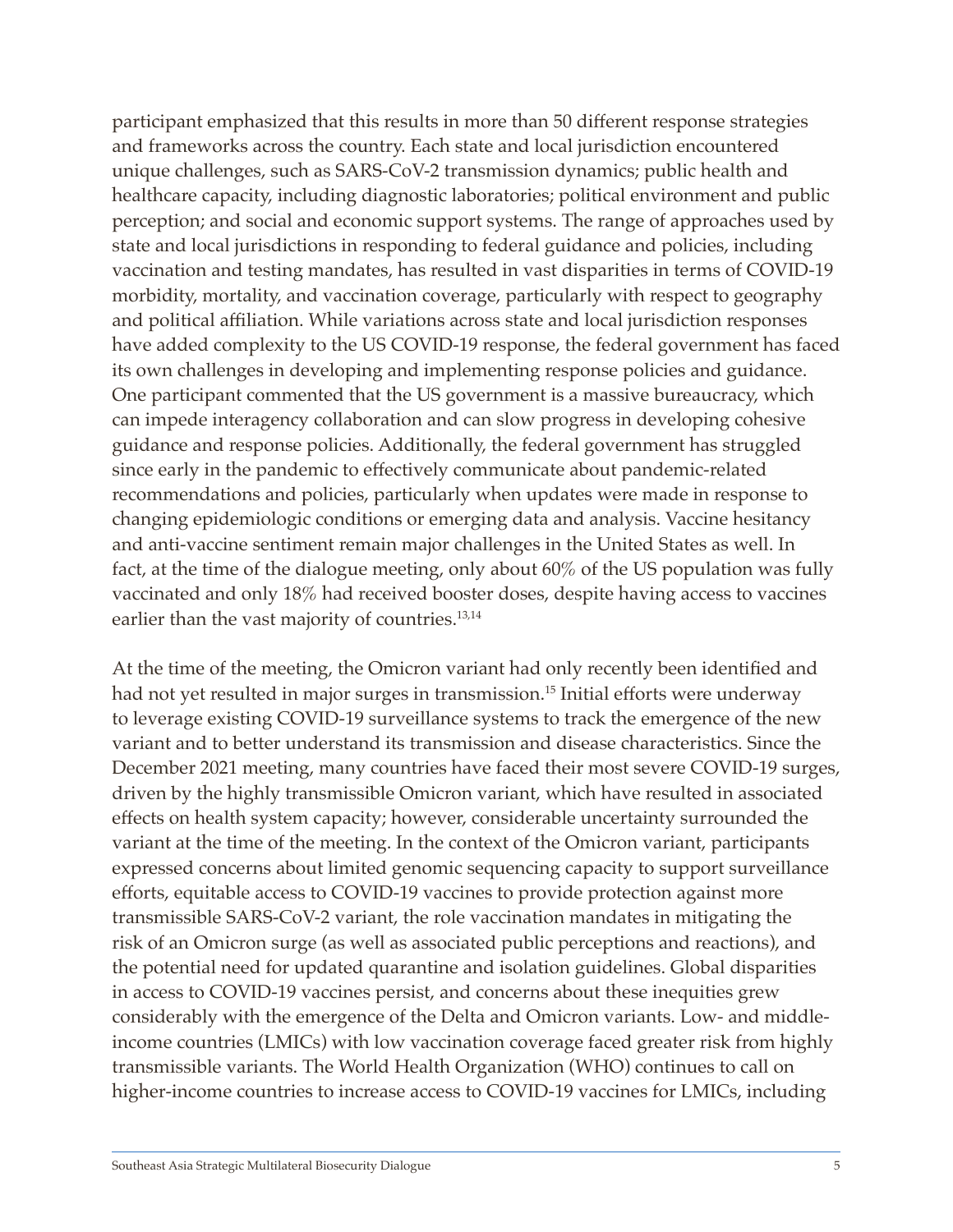through donations; however, many higher-income countries have shifted their focus toward administering booster doses to increase protection against new variants for fully vaccinated individuals. WHO emphasizes that the relative value of the first and second doses of COVID-19 vaccines is much greater than boosters in terms of increasing global protection, and WHO Director-General Dr. Tedros Adhanom Ghebreyesus called for a moratorium on booster doses until national-level vaccination coverage could reach its 2021 target of 40% for all countries.16 In addition to the direct health risk for many LMICs due to low vaccination coverage—particularly in Africa, where vaccine inequities are the most prominent<sup>17</sup>—the continued widespread community transmission of SARS-CoV-2 provides the opportunity for the virus to evolve, which facilitates the emergence of future variants. One participant commented that it appears that the global vaccine supply is becoming less of an issue and that countries that previously struggled to access adequate supply are now facing challenges in their capacity to distribute and administer vaccinations. When examining response strategies in the context of the Omicron variant, participants stressed the need to improve genetic sequencing capacity at the national level and surveillance efforts at the local level, especially as governments begin to ease COVID-19 restrictions and more transmissible variants, including Delta and Omicron, continue to emerge.

### <span id="page-8-0"></span>**Diagnostic Testing and Disease Surveillance Systems**

From the very beginning, the COVID-19 pandemic has stressed disease surveillance systems around the world, including in the context of developing and testing medical countermeasures, characterizing their disease and transmission attributes, and identifying and monitoring the emergence of new variants.<sup>18</sup> Countries have developed unique and specific solutions to these challenges, and the December 2021 dialogue meeting included a session on disease surveillance challenges and lessons that could be applied to both the ongoing COVID-19 response and future emergency preparedness efforts.

Singapore took multiple proactive approaches to using disease surveillance systems, including early warning systems and at-home testing, to stay ahead of its COVID-19 epidemic. The country implemented a wastewater surveillance system to provide early warning for COVID-19 outbreaks by screening for the presence of SARS-CoV-2. The system was initially used at college campuses and dormitories due to the high concentration of individuals living and working in close proximity. After demonstrating the ability of wastewater surveillance to provide early warning of COVID-19 outbreaks in these settings, Singapore expanded the system and integrated it with other COVID-19 surveillance systems. One participant shared that the Singaporean government also distributed noninvasive, saliva-based rapid antigen test kits to each household to provide faster results than were available from traditional testing sites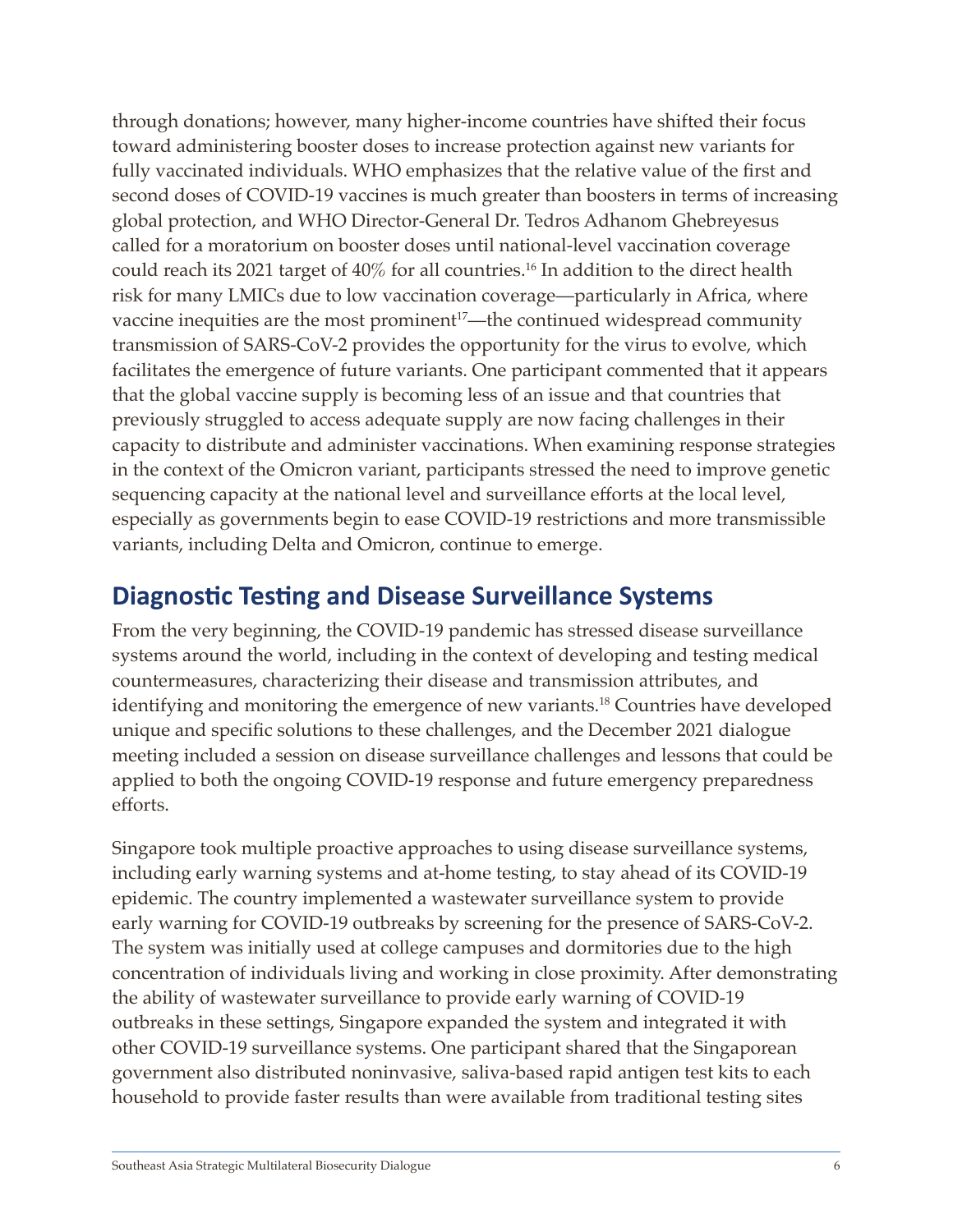(eg, via diagnostic laboratories). The at-home rapid tests allowed individuals to easily and quickly identify and isolate infected individuals, rather than relying on individuals to seek out community testing sites and waiting for a diagnosis before isolating.19 Asymptomatic individuals who tested positive via the rapid tests were required to isolate at home and retest in a few days. If a symptomatic individual tested positive via a rapid test, however, they were required to get a confirmatory PCR-based diagnostic test, and all positive PCR-based tests were reported to the Ministry of Health. The home test kits reduced the burden on diagnostic laboratories by reserving testing capacity for symptomatic individuals at a time when the country was facing its Delta surge, which more-than-tripled its previous record high daily incidence.<sup>20</sup> One participant suggested that the combination of expanded testing (ie, via at-home test kits) and mandatory isolation for asymptomatic individuals with positive rapid tests made it difficult for many people to return to work; however, it likely contributed to lower community transmission by those who may not be aware that they are infected.

While the world is focused on COVID-19, it is important to remain vigilant for other pathogens as well. Many countries have expanded existing disease surveillance systems during the pandemic to accommodate additional demands for COVID-19 surveillance, and it is critical that they incorporate this new capacity and lessons learned to improve disease surveillance systems for the future. Notably, the volume of SARS-CoV-2 testing and the need for timely results drove many countries to shift existing laboratory and other public health and healthcare resources from routine surveillance programs to SARS-CoV-2. If routine surveillance remains a second-tier priority, countries run the risk of allowing other pathogens the opportunity to surge, including vaccinepreventable diseases like measles, vectorborne diseases like dengue and malaria, and emerging infectious diseases like Nipah. Participants noted that the pandemic resulted in the inevitable displacement of public health surveillance activities and required a reallocation of resources. For example, one participant described significant setbacks in the Philippines in terms of eliminating tuberculosis and polio (following an outbreak in late 2019) as a result of shifting disease surveillance resources and priority away from routine programs and toward COVID-19. Dialogue participants discussed similar experiences during the 2003 SARS epidemic. Routine disease surveillance systems and capacities that were diverted or repurposed for SARS-CoV-2 will need to be reintegrated in a post-COVID-19 world, with additional considerations for addressing a waning public health and healthcare workforce capacity and ensuring the sustainability of new surveillance and reporting mechanisms established during the pandemic.

Looking forward, disease surveillance systems, advanced molecular diagnostics, and biosecurity threat detection remain priorities for countries in Southeast Asia, particularly as laboratories have shifted much of their time, personnel, funding, and materiel to SARS-CoV-2. Scaling up public health and diagnostic laboratory capacity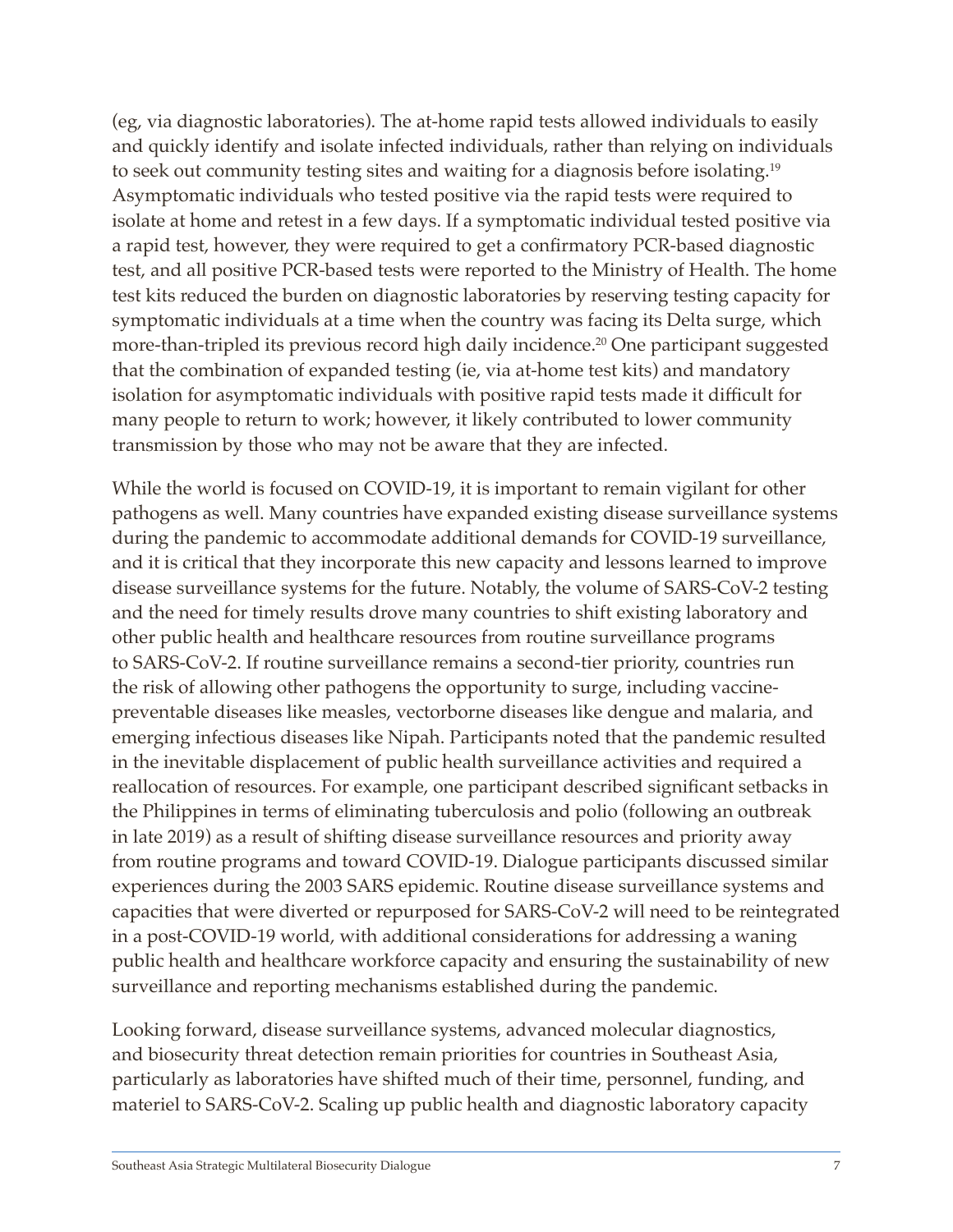and expanding capabilities are necessary to improving pandemic surveillance efforts while maintaining sustainable routine disease surveillance activities. These efforts will require infrastructure, public–private partnerships, multisectoral collaboration, and political will to maintain momentum from the COVID-19 pandemic. In Thailand, for example, national response strategies focused on scaling up national SARS-CoV-2 testing capacity throughout 2021. While the country was able to leverage its universal healthcare networks to link primary care, hospital, and laboratory facilities nationwide, other countries will need to establish and maintain more varied networks—and potentially networks of networks—if they are to provide the necessary testing and disease surveillance coverage for major events like the COVID-19 pandemic. This will require ongoing investment and strategic direction at the national level as well as the appropriate allocation of local resources toward disease surveillance, testing, monitoring, and reporting. COVID-19 is clearly the priority for many countries, but these capabilities and capacities can be repurposed to establish sustainable and flexible surveillance systems for a broad range of biological threats.

### <span id="page-10-0"></span>**Vaccines and Vaccination Activities**

One of the biggest differences between the February and December 2021 discussions was the greatly increased availability of COVID-19 vaccines. In February, the dialogue participants indicated that their respective countries had commenced the earliest stages of vaccination efforts, but the supply of vaccine doses was very limited in most countries. In contrast, dialogue countries were all reporting approximately the same values for per capita daily doses administered at the time of the December meeting ranging from approximately 0.4 to 0.6 daily doses per 100 population.<sup>21</sup> Additionally, Malaysia, Singapore, and Thailand surpassed the United States in terms of full vaccination coverage by early December, and Indonesia and the Philippines appear to be on a trajectory to surpass the United States over the coming weeks or months.<sup>22</sup> The participants discussed the current state of their national vaccination efforts, activities to combat vaccine misinformation and disinformation, disparities in vaccination coverage, and the investments needed to improve vaccine development, production, distribution, and administration for future pandemics.

Participants from each participating country indicated that their respective governments prioritized certain high-risk groups for access to limited supply of vaccine doses early in their vaccination efforts. Each country took its own approach, but generally, highrisk populations were identified based on their risk of infection or severe disease. Individuals at elevated risk for transmission included healthcare workers, who could be exposed by known COVID-19 patients or patients or visitors with undiagnosed SARS-CoV-2 infection, and other frontline or essential workers, and those at high risk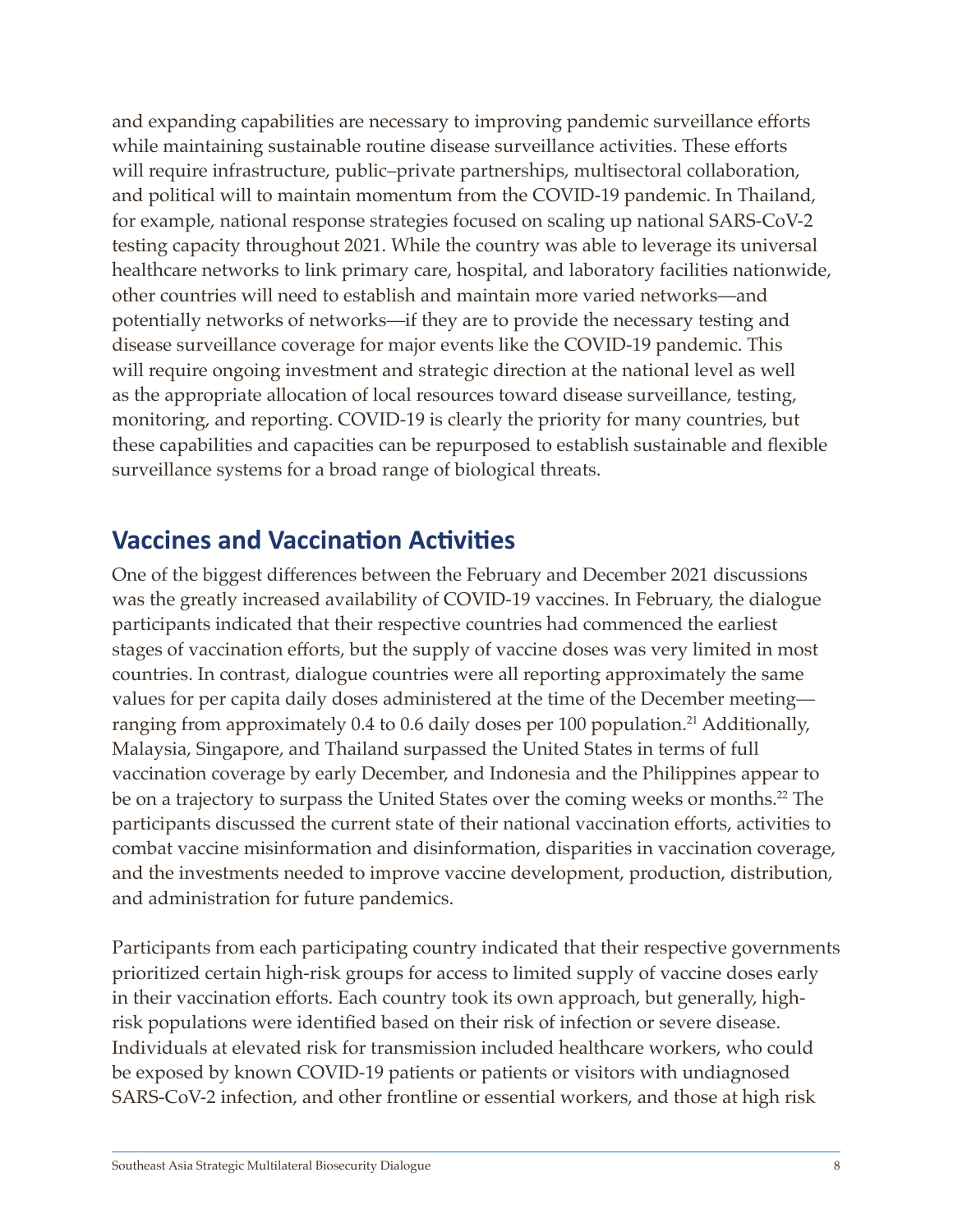for severe disease included older adults and individuals with compromised immune systems or various other underlying health conditions. In many instances, the priority groups were organized into tiers, and countries expanded eligibility to subsequent tiers as sufficient supply became available. At the time of the December 2021 meeting, some countries had expanded eligibility to children (eg, ages 5 or 6 years and older), and some had started offering booster doses to portions of the fully vaccinated population, generally also using a tiered approach. Several participants indicated that their respective countries permitted heterologous vaccination—also referred to as "mix-andmatch" dosing—in which individuals received different vaccines for their first, second, or booster doses. Many of the initial doses available were inactivated virus and viral vector vaccines (eg, Oxford–AstraZeneca, various vaccines from China), but as mRNA vaccines became available, governments authorized them for second doses or booster doses to increase the degree of protection and provide additional options to make it easier for individuals to complete their 2-dose series. As noted above, one participant argued that vaccine supply may no longer be the limiting factor in terms of increasing vaccination coverage. That individual indicated that most countries now have sufficient inventory of COVID-19 vaccines, but many are struggling to establish and maintain sufficient capacity to distribute and administer the vaccines to the public, which illustrates ongoing limitations in public health and healthcare infrastructure. Another participant indicated that the doses received via the COVAX facility were often 3 to 6 months away from expiration. To ensure they could obtain sufficient supply, countries had to request more doses than they needed, but they then ran the risk of some doses going to waste if they could not be administered in time.

Vaccine hesitancy and anti-vaccine sentiment continue to be major challenges for many countries. As we have discussed in previous dialogue meetings, vaccine hesitancy and anti-vaccine sentiment were growing problems in many participating countries even before the COVID-19 pandemic.<sup>23</sup> Several participants indicated that political divisions during the pandemic compounded widespread and coordinated misinformation and disinformation campaigns spread via social media and exacerbated the existing prevalence of vaccine hesitancy and anti-vaccine sentiment. National governments are struggling to combat these challenges during the pandemic, but most efforts have been more reactive than proactive, which allows vaccine opposition to take root before counter communication can be disseminated. In addition to broader hesitancy toward COVID-19 vaccines, some participants described opposition to or concern about *specific* COVID-19 vaccines, particularly those developed and manufactured in China. Unlike the European Commission, United Kingdom, and United States, other countries, most LMICs, including some dialogue countries, were unable to secure large-scale advance purchase commitments directly from pharmaceutical companies, so they had to use alternate sources for their initial vaccine supply. Many LMICs relied on COVAX to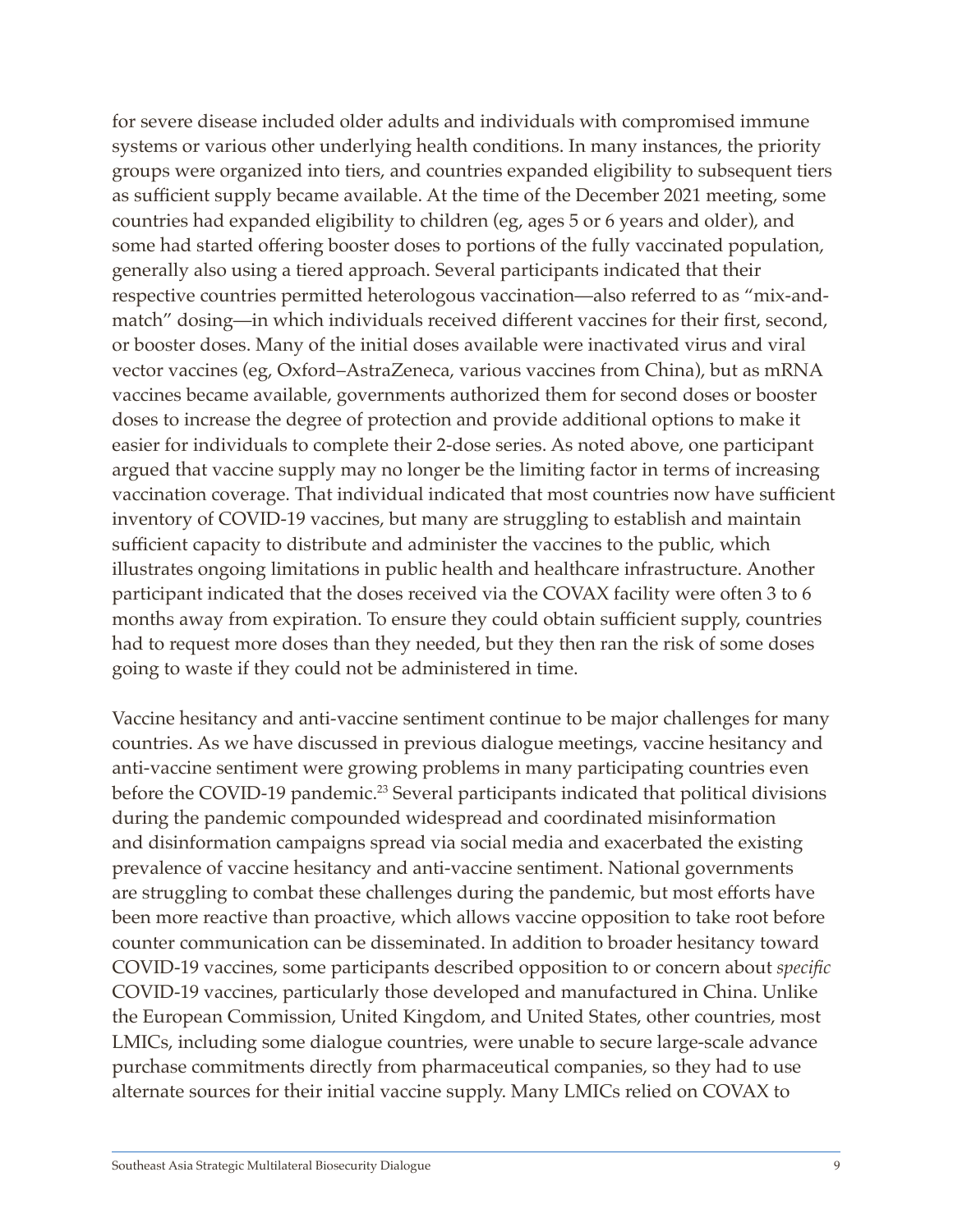distribute COVID-19 vaccines, but this was a slow process, particularly early after vaccines were authorized for use.<sup>24</sup> One major alternative source was China, which donated millions of doses of several of its vaccines to LMICs around the world and even helped establish production facilities in some countries, including Indonesia.<sup>25</sup> There are concerns that China's internal regulatory processes did not meet the same stringent standards as those of the European Commission, United Kingdom, and United States, and limited clinical trial data were published publicly, which gave rise to concerns about the vaccines' safety and efficacy. In countries that received donations from China, dialogue participants described hesitancy among healthcare workers and a desire to wait for access to vaccines authorized for use in other countries (eg, Pfizer–BioNTech, Moderna, Oxford–AstraZeneca, Johnson & Johnson–Janssen). Conversely, one participant described hesitancy toward the mRNA vaccines among pregnant women, in part, as a result of the novel technology.

Countries took a variety of approaches toward increasing interest in vaccination, including using positive and negative incentives. "Vaccine passports"—documentation of vaccination status and possibly of recent SARS-CoV-2 infection or negative tests were among the most widely used incentives. Vaccine passports allowed individuals to take part in various public activities, including travel and in-person dining at restaurants. Several dialogue participants commented that the desire to return to a semblance of normalcy contributed substantially to increases in vaccination uptake over the course of 2021, and vaccine passports were one tool that governments employed to achieve this. While these incentives may be effective in urban and suburban communities, they may be less so in some remote areas where there have been lower levels of community transmission and fewer public activities. Many participating countries—particularly Indonesia, Malaysia, and the Philippines—have large populations spread across large geographic areas, including densely populated urban centers; small, rural villages; and tens of thousands of islands. Remote populations are more difficult to access, due to the additional resources required for effective community engagement and logistical challenges, particularly for vaccines that require ultra-cold chains. One US participant indicated that their state faced similar issues reaching rural populations, although not quite to the same degree. The combination of prioritizing urban centers (where dense populations facilitate community transmission) and tourist destinations (which drive many economies) for vaccination and the barriers to reaching more remote populations contributed to geographic disparities in vaccination coverage both between and within countries. Countries also face disparities among racial and ethnic minority populations, some of which align directly with geographic disparities. Several dialogue participants indicated that language barriers were a major factor in lower coverage among some racial and ethnic minority populations. In the Southeast Asian countries, the vast number of local and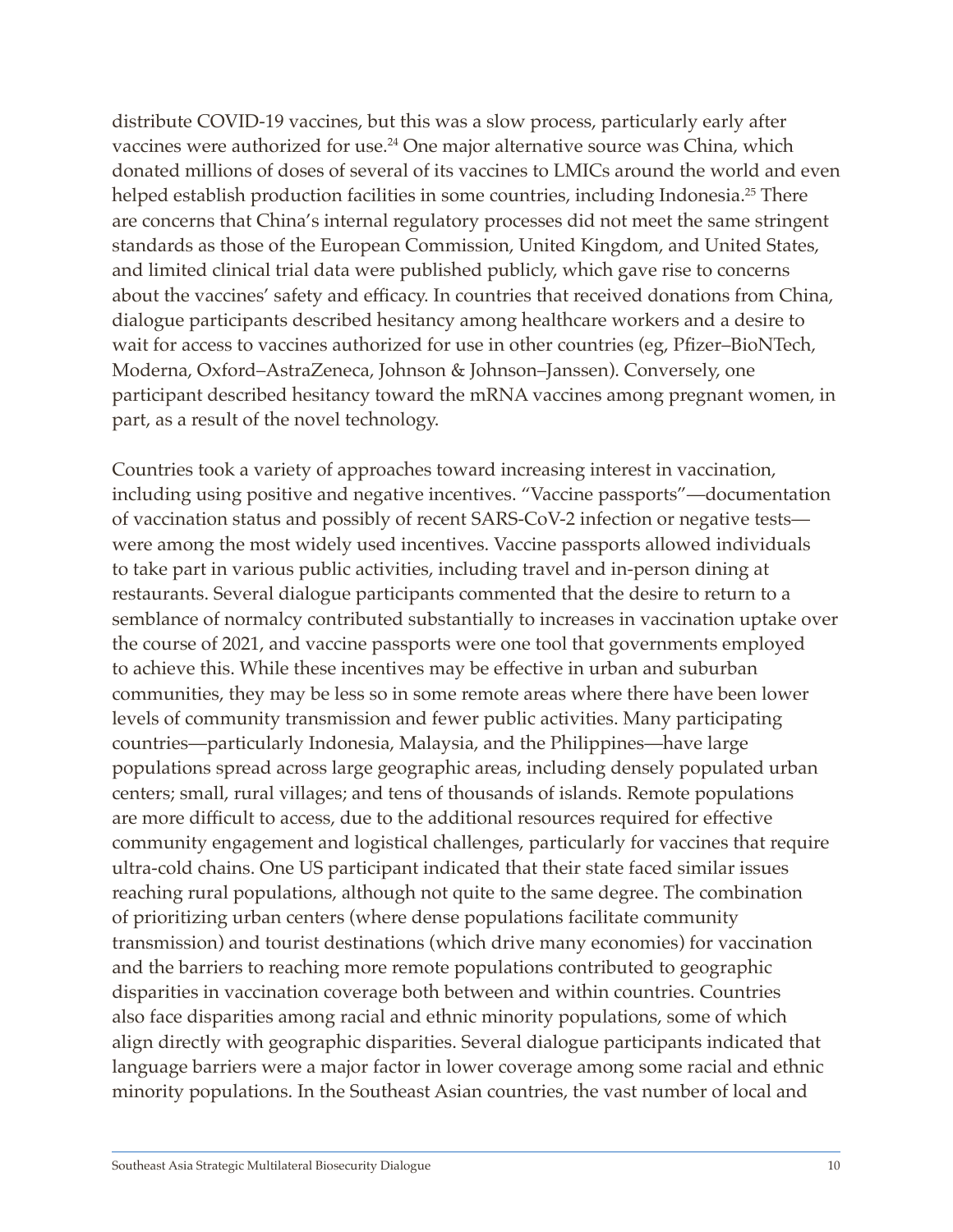regional dialects make it difficult to effectively communicate about COVID-19 vaccine recommendations and the associated benefits and risks. Language-based challenges can compound urban–rural disparities. These participants described efforts to identify local champions who could serve as trusted voices and communicate in local dialects and their positive impact on vaccination efforts in these communities. In Singapore, migrant worker dormitories were major loci of transmission early in the pandemic, as a result of densely populated living conditions. These individuals have faced prolonged, highly restrictive "lockdowns" in order to mitigate transmission risk, $26$  and one participant reported that the government identified them as a priority group for vaccination and implemented dedicated vaccination efforts at these facilities in order to increase protection among this high-risk population.

### <span id="page-13-0"></span>**Looking Ahead: Laboratory Biosecurity and Investigations**

The world is beginning to look beyond COVID-19 and initiate efforts to apply lessons learned and improve preparedness and resilience systems for pandemics and other large-scale health emergencies. One of the principal areas of focus for the Southeast Asia Multilateral Biosecurity Dialogue is regional collaboration, and the participants addressed ongoing efforts to develop and establish regional programs to address pandemic and other biosecurity threats. In the final session, the participants also addressed the pandemic's longer-term effects on regional collaboration, laboratory biosecurity practices and regulations, and the ability to conduct investigations into the origin of future events.

Several dialogue participants discussed how COVID-19 has generated a sense of solidarity and resolve among senior government officials in the region that is driving efforts to formalize regional collaboration in Southeast Asia. WHO remains a core component of global health security; however, regional efforts could be better positioned to prioritize relevant threats and provide more nimble response capacity for their member countries, including material and technical support. Regional efforts could range from establishing and maintaining equipment and medical materiel stockpiles (including for influenza, COVID-19, and other threats) to developing COVID-19-specific recovery plans to regional laboratory networks and creating a permanent ASEAN-based Centers for Disease Control (CDC). Creation of an ASEAN CDC, in particular, appears to have made concrete progress, with Japan's commitment of US\$50 million to establish the necessary infrastructure, and negotiations continue to determine the location of the proposed headquarters—with bids from Indonesia, Thailand, and Vietnam. In the absence of a formal regional network, cross-border personal and professional relationships remain a critical component of international collaboration in Southeast Asia and in other parts of the world. One dialogue participant argued that health officials need to be comfortable operating outside their explicit responsibilities,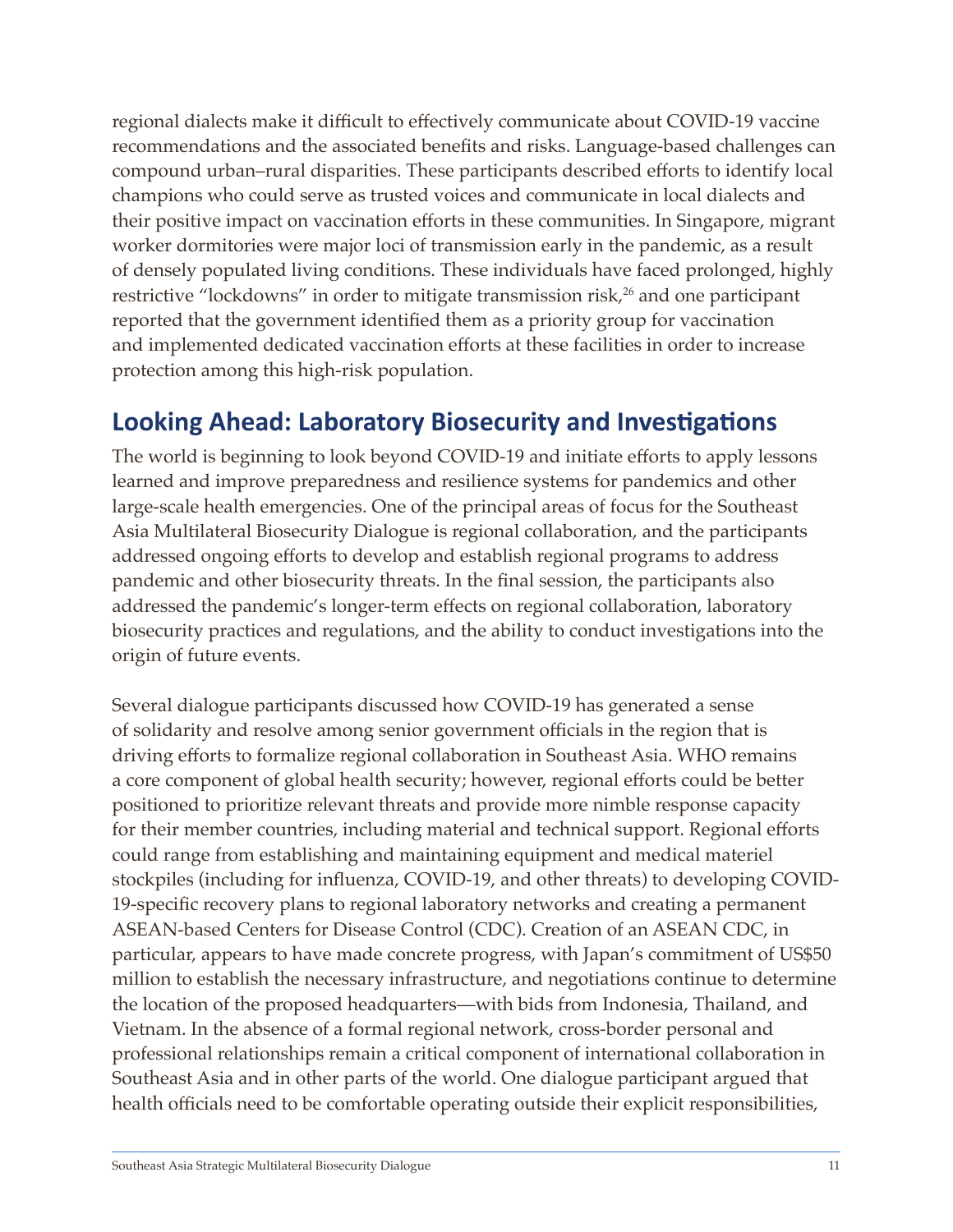consider what governments are and are not doing, and be willing to critique government responses to events like the COVID-19 pandemic. The frank and open discussion that occurs at each meeting, particularly regarding countries' challenges and limitations, underscored the value of the Southeast Asia Multilateral Biosecurity Dialogue as a forum for regional collaboration, information sharing, and emergency preparedness.

At the national level, the COVID-19 pandemic has revealed shortcomings in diagnostic testing capacity, disease surveillance systems, and health system capacity in countries around the world, including many that have been assessed as having strong preparedness and resilience capacity.27 The pandemic has also highlighted the importance of a multidisciplinary, whole-of-government approach to preparedness and response activities. Since its earliest meetings, this dialogue has stressed the importance of collaboration and integrating public health and healthcare (including human and animal health), national security and law enforcement, international relations, and other relevant government sectors as well as nongovernmental organizations, academic institutions, and the media in preparedness activities. The emergence of SARS-CoV-2 variants of concern during the COVID-19 pandemic illustrates the critical importance of genomic sequencing, as genomic data can provide some of the earliest and most detailed information about viral evolution and support early efforts to characterize new variants. Once a new variant is identified, countries then need to establish robust surveillance capacity to track the introduction and prevalence of the variant within their respective populations. The Delta and Omicron variants illustrated this need during the first 2 years of the COVID-19 pandemic. Without adequate sequencing capacity, countries must rely on screening processes to identify priority specimens for sequencing, which could miss relevant cases and leave countries blind to major changes in their respective epidemics. Discussions are ongoing regarding regional laboratory networks in Southeast Asia, which could provide capacity to supplement national and private sector laboratories, potentially including genomic sequencing. The COVID-19 pandemic has motivated some countries to establish advanced laboratory capacity, including high-containment laboratories (eg, biosafety level 3 or 4), to provide enhanced technical capabilities for research and outbreak response on dangerous pathogens. Some participants, however, expressed considerable concern about how speculation about the origins of SARS-CoV-2 could affect regulatory and oversight systems for high-containment laboratories in the future. Health systems have struggled in many countries to keep pace with COVID-19 surges, and one participant noted that their country is actively rethinking hospital and health system operations to provide additional capacity during emergencies. The COVID-19 pandemic has illustrated the complex nature of large-scale and prolonged health emergencies and has called attention to the need to adapt emergency and routine health system operations and engage the public to build community-based resilience for these types of events.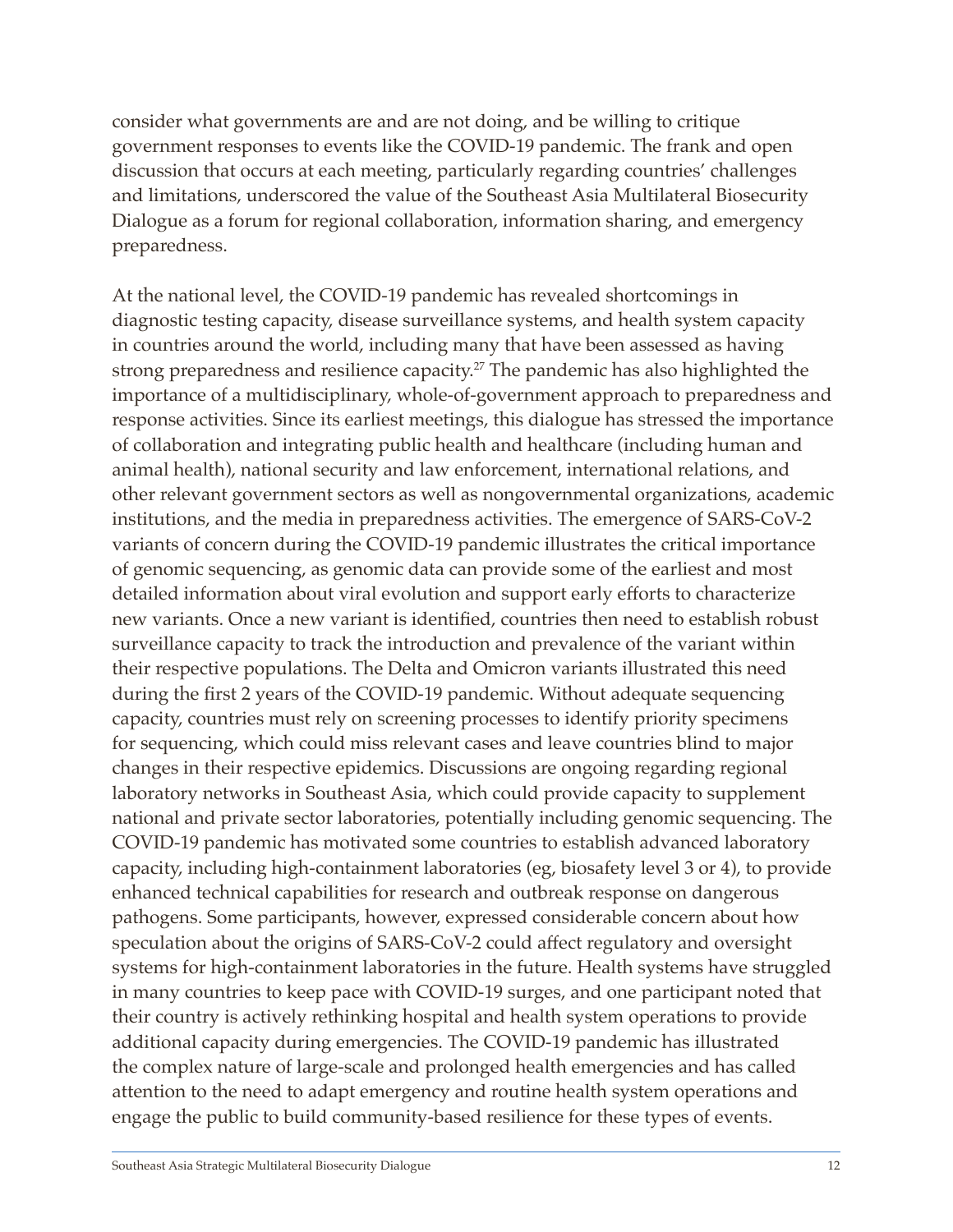The investigations into and speculation about the origins of the SARS-CoV-2 virus have called attention to the absence of a recognized, independent authority and the capacity to conduct such investigations and the importance of establishing this kind of capability for future events. It is nearly impossible to definitively identify the original source of an outbreak or epidemic, but with the COVID-19 pandemic, the uncertainty fueled speculation about the nature of the pandemic and exacerbated national political divisions and global geopolitical tensions. Participants noted that, under the current global system, WHO does not have the authority to conduct any activities unless explicitly invited by the host country. If they are invited, WHO must abide by the conditions of that country, including potentially limited access to facilities, personnel, and data that would be needed to investigate the origin of a novel pathogen or outbreak. These circumstances played a major role in the WHO investigation into possible SARS-CoV-2 origins in China—specifically, Wuhan—and the restrictions placed on the investigators' access further fueled speculation that the Chinese government was concealing relevant activities that could have contributed to the emergence of the virus. The dialogue participants debated the degree to which WHO could be granted increased access for such investigations in the future and whether WHO was the appropriate agent to conduct those activities. Other potential mechanisms, including the United Nations Secretary-General's Mechanism, could provide similar capabilities but in a more formal capacity; however, those options have their own restrictions. For example, requests or findings brought before the United Nations Security Council could be subject to vote or possibly veto by a permanent member. The Biological and Toxin Weapons Convention (BWC) is another potential option, but the BWC has limited options for investigating biological events. The BWC would likely need to rely on the United Nations Security Council to determine if an investigation is warranted or voluntary access by the host country. Considering the current barriers to conducting an independent investigation, it is highly unlikely that a thorough review of the circumstances related to the emergence of an epidemic or novel pathogen will be possible for future events.

### <span id="page-15-0"></span>**Conclusion**

The COVID-19 pandemic continues to expose new weaknesses in national, regional, and global preparedness and response systems. The regulatory authorization or approval and availability of multiple COVID-19 vaccines—developed, tested, and reviewed in record time—drastically changed the course of the pandemic, but the emergence of the Delta and Omicron variants have somewhat hindered the vaccines' impact. Health systems, governments, economies, and communities continue to struggle under the burden of COVID-19, and the prolonged response weighs heavily on all aspects of society.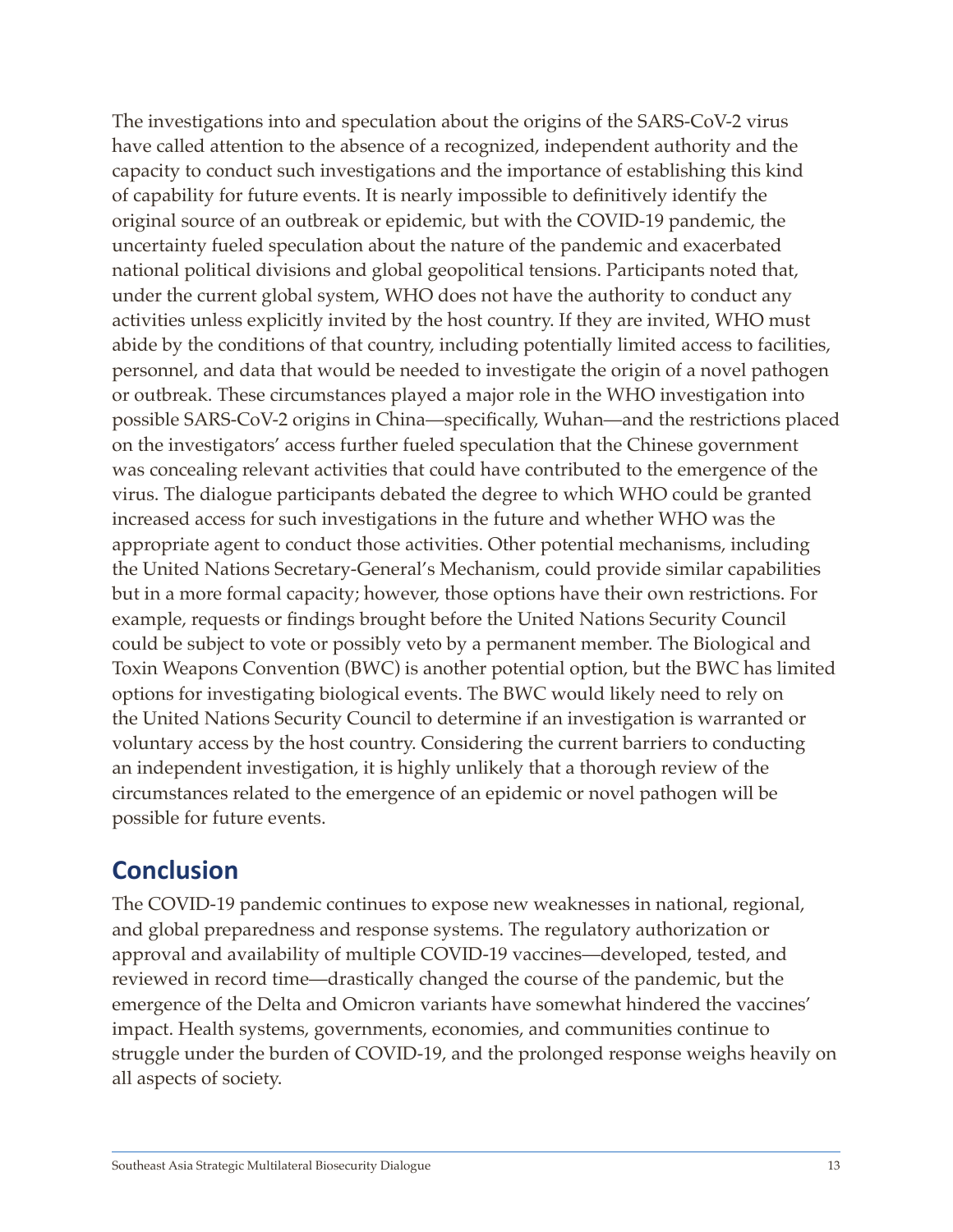As several participants commented, the COVID-19 pandemic has illustrated the need for international collaboration and highlighted the many political, technical, logistical, and operational barriers to leveraging that collaboration. Since the previous dialogue meeting in February 2021, many countries have shifted from relying on nonpharmaceutical interventions—including large-scale "lockdowns," mask use, and other social restrictions—to a vaccine-forward approach to their COVID-19 responses. The pandemic continually demonstrates that a balanced, layered approach is necessary to mitigate the worst effects of large-scale and prolonged health emergencies. As countries continue to implement pandemic response activities and look to the future, it is important that they document and share key lessons learned, which can be used to identify, develop, and adapt effective mechanisms to improve preparedness and response capacity and establish sustainable resilience policies and practices.

The Southeast Asia Multilateral Biosecurity Dialogue continues to serve as a forum for highlighting challenges, barriers, and shortcomings in national and regional preparedness and response efforts as well as identifying and sharing lessons and best practices.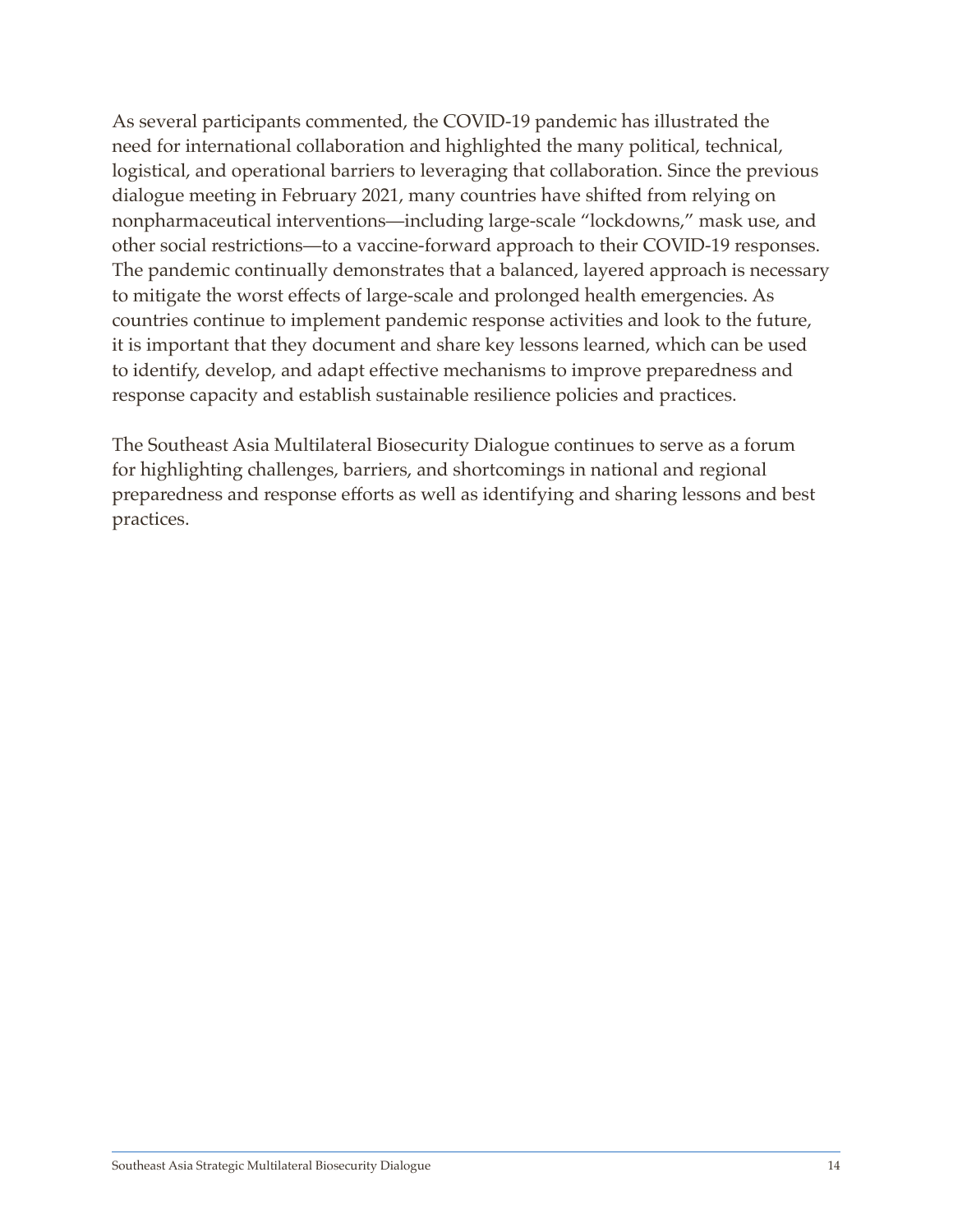### <span id="page-17-0"></span>**References**

- 1. Shearer MP, Inglesby TV, Cicero A. *Southeast Asia Strategic Multilateral Biosecurity Dialogue with Participation from Indonesia, Malaysia, the Philippines, Singapore, Thailand, and the United States*. Baltimore, MD: Johns Hopkins Center for Health Security; 2021. Accessed February 9, 2022. [https://www.centerforhealthsecurity.org/our-work/pubs\\_archive/pubs](https://www.centerforhealthsecurity.org/our-work/pubs_archive/pubs-pdfs/2021/20210623-SoutheastAsiaStrategicMultiBiosecurityDialogue.pdf)[pdfs/2021/20210623-SoutheastAsiaStrategicMultiBiosecurityDialogue.pdf](https://www.centerforhealthsecurity.org/our-work/pubs_archive/pubs-pdfs/2021/20210623-SoutheastAsiaStrategicMultiBiosecurityDialogue.pdf)
- 2. Our World in Data. COVID-19 Data Explorer: daily new confirmed COVID-19 cases: Indonesia. Accessed February 9, 2022. [https://ourworldindata.org/explorers/coronavirus](https://ourworldindata.org/explorers/coronavirus-data-explorer?zoomToSelection=true&facet=none&pickerSort=desc&pickerMetric=total_cases&Metric=Confirmed+cases&Interval=7-day+rolling+average&Relative+to+Population=false&Color+by+test+positivity=false&country=~IDN)[data-explorer?zoomToSelection=true&facet=none&pickerSort=desc&pickerMetric=total\\_ca](https://ourworldindata.org/explorers/coronavirus-data-explorer?zoomToSelection=true&facet=none&pickerSort=desc&pickerMetric=total_cases&Metric=Confirmed+cases&Interval=7-day+rolling+average&Relative+to+Population=false&Color+by+test+positivity=false&country=~IDN) [ses&Metric=Confirmed+cases&Interval=7-day+rolling+average&Relative+to+Population=f](https://ourworldindata.org/explorers/coronavirus-data-explorer?zoomToSelection=true&facet=none&pickerSort=desc&pickerMetric=total_cases&Metric=Confirmed+cases&Interval=7-day+rolling+average&Relative+to+Population=false&Color+by+test+positivity=false&country=~IDN) [alse&Color+by+test+positivity=false&country=~IDN](https://ourworldindata.org/explorers/coronavirus-data-explorer?zoomToSelection=true&facet=none&pickerSort=desc&pickerMetric=total_cases&Metric=Confirmed+cases&Interval=7-day+rolling+average&Relative+to+Population=false&Color+by+test+positivity=false&country=~IDN)
- 3. Our World in Data. COVID-19 Data Explorer: the share of daily COVID-19 tests that are positive: Indonesia. Accessed February 8, 2022. [https://ourworldindata.org/explorers/](https://ourworldindata.org/explorers/coronavirus-data-explorer?zoomToSelection=true&facet=none&pickerSort=desc&pickerMetric=total_cases&Metric=Share+of+positive+tests&Interval=7-day+rolling+average&Relative+to+Population=false&Color+by+test+positivity=false&country=~IDN) [coronavirus-data-explorer?zoomToSelection=true&facet=none&pickerSort=desc&pickerMe](https://ourworldindata.org/explorers/coronavirus-data-explorer?zoomToSelection=true&facet=none&pickerSort=desc&pickerMetric=total_cases&Metric=Share+of+positive+tests&Interval=7-day+rolling+average&Relative+to+Population=false&Color+by+test+positivity=false&country=~IDN) [tric=total\\_cases&Metric=Share+of+positive+tests&Interval=7-day+rolling+average&Relati](https://ourworldindata.org/explorers/coronavirus-data-explorer?zoomToSelection=true&facet=none&pickerSort=desc&pickerMetric=total_cases&Metric=Share+of+positive+tests&Interval=7-day+rolling+average&Relative+to+Population=false&Color+by+test+positivity=false&country=~IDN) [ve+to+Population=false&Color+by+test+positivity=false&country=~IDN](https://ourworldindata.org/explorers/coronavirus-data-explorer?zoomToSelection=true&facet=none&pickerSort=desc&pickerMetric=total_cases&Metric=Share+of+positive+tests&Interval=7-day+rolling+average&Relative+to+Population=false&Color+by+test+positivity=false&country=~IDN)
- 4. Office of Assistant to Deputy Cabinet Secretary for State Documents & Translation. Minister: no provinces outside Java-Bali implementing PPKM Level 4, Level 3. Cabinet Secretariat of the Republic of Indonesia. Published December 13, 2021. Accessed February 9, 2022. [https://setkab.go.id/en/minister-no-provinces-outside-java-bali-implementing](https://setkab.go.id/en/minister-no-provinces-outside-java-bali-implementing-ppkm-level-4-level-3/)[ppkm-level-4-level-3/](https://setkab.go.id/en/minister-no-provinces-outside-java-bali-implementing-ppkm-level-4-level-3/)
- 5. Our World in Data. COVID-19 Data Explorer: daily new confirmed COVID-19 cases per million people: Malaysia. Accessed February 9, 2022. [https://ourworldindata.org/](https://ourworldindata.org/explorers/coronavirus-data-explorer?zoomToSelection=true&facet=none&pickerSort=desc&pickerMetric=total_cases&Metric=Confirmed+cases&Interval=7-day+rolling+average&Relative+to+Population=true&Color+by+test+positivity=false&country=~MYS) [explorers/coronavirus-data-explorer?zoomToSelection=true&facet=none&pickerSort=desc](https://ourworldindata.org/explorers/coronavirus-data-explorer?zoomToSelection=true&facet=none&pickerSort=desc&pickerMetric=total_cases&Metric=Confirmed+cases&Interval=7-day+rolling+average&Relative+to+Population=true&Color+by+test+positivity=false&country=~MYS) [&pickerMetric=total\\_cases&Metric=Confirmed+cases&Interval=7-day+rolling+average&R](https://ourworldindata.org/explorers/coronavirus-data-explorer?zoomToSelection=true&facet=none&pickerSort=desc&pickerMetric=total_cases&Metric=Confirmed+cases&Interval=7-day+rolling+average&Relative+to+Population=true&Color+by+test+positivity=false&country=~MYS) [elative+to+Population=true&Color+by+test+positivity=false&country=~MYS](https://ourworldindata.org/explorers/coronavirus-data-explorer?zoomToSelection=true&facet=none&pickerSort=desc&pickerMetric=total_cases&Metric=Confirmed+cases&Interval=7-day+rolling+average&Relative+to+Population=true&Color+by+test+positivity=false&country=~MYS)
- 6. Our World in Data. COVID-19 Data Explorer: share of people who received at least one dose of COVID-19 vaccine: Malaysia. Accessed February 9, 2022. [https://ourworldindata.](https://ourworldindata.org/explorers/coronavirus-data-explorer?zoomToSelection=true&facet=none&pickerSort=desc&pickerMetric=totalcases&Metric=People+vaccinated&Interval=Cumulative&Relative+to+Population=true&Color+by+test+positivity=false&country=MYS) [org/explorers/coronavirus-data-explorer?zoomToSelection=true&facet=none&pickerS](https://ourworldindata.org/explorers/coronavirus-data-explorer?zoomToSelection=true&facet=none&pickerSort=desc&pickerMetric=totalcases&Metric=People+vaccinated&Interval=Cumulative&Relative+to+Population=true&Color+by+test+positivity=false&country=MYS) [ort=desc&pickerMetric=totalcases&Metric=People+vaccinated&Interval=Cumulative&](https://ourworldindata.org/explorers/coronavirus-data-explorer?zoomToSelection=true&facet=none&pickerSort=desc&pickerMetric=totalcases&Metric=People+vaccinated&Interval=Cumulative&Relative+to+Population=true&Color+by+test+positivity=false&country=MYS) [Relative+to+Population=true&Color+by+test+positivity=false&country=MYS](https://ourworldindata.org/explorers/coronavirus-data-explorer?zoomToSelection=true&facet=none&pickerSort=desc&pickerMetric=totalcases&Metric=People+vaccinated&Interval=Cumulative&Relative+to+Population=true&Color+by+test+positivity=false&country=MYS)
- 7. Our World in Data. COVID-19 Data Explorer: daily new confirmed COVID-19 cases: Malaysia. Accessed February 8, 2022. [https://ourworldindata.org/explorers/coronavirus](https://ourworldindata.org/explorers/coronavirus-data-explorer?zoomToSelection=true&facet=none&pickerSort=desc&pickerMetric=total_cases&Metric=Confirmed+cases&Interval=7-day+rolling+average&Relative+to+Population=false&Color+by+test+positivity=false&country=~MYS)[data-explorer?zoomToSelection=true&facet=none&pickerSort=desc&pickerMetric=total\\_ca](https://ourworldindata.org/explorers/coronavirus-data-explorer?zoomToSelection=true&facet=none&pickerSort=desc&pickerMetric=total_cases&Metric=Confirmed+cases&Interval=7-day+rolling+average&Relative+to+Population=false&Color+by+test+positivity=false&country=~MYS) [ses&Metric=Confirmed+cases&Interval=7-day+rolling+average&Relative+to+Population=f](https://ourworldindata.org/explorers/coronavirus-data-explorer?zoomToSelection=true&facet=none&pickerSort=desc&pickerMetric=total_cases&Metric=Confirmed+cases&Interval=7-day+rolling+average&Relative+to+Population=false&Color+by+test+positivity=false&country=~MYS) [alse&Color+by+test+positivity=false&country=~MYS](https://ourworldindata.org/explorers/coronavirus-data-explorer?zoomToSelection=true&facet=none&pickerSort=desc&pickerMetric=total_cases&Metric=Confirmed+cases&Interval=7-day+rolling+average&Relative+to+Population=false&Color+by+test+positivity=false&country=~MYS)
- 8. Our World in Data. COVID-19 Data Explorer: daily new confirmed COVID-19 cases: Philippines. Accessed February 9, 2022. [https://ourworldindata.org/explorers/](https://ourworldindata.org/explorers/coronavirus-data-explorer?zoomToSelection=true&facet=none&pickerSort=desc&pickerMetric=total_cases&Metric=Confirmed+cases&Interval=7-day+rolling+average&Relative+to+Population=false&Color+by+test+positivity=false&country=~PHL) [coronavirus-data-explorer?zoomToSelection=true&facet=none&pickerSort=desc&pickerMe](https://ourworldindata.org/explorers/coronavirus-data-explorer?zoomToSelection=true&facet=none&pickerSort=desc&pickerMetric=total_cases&Metric=Confirmed+cases&Interval=7-day+rolling+average&Relative+to+Population=false&Color+by+test+positivity=false&country=~PHL) [tric=total\\_cases&Metric=Confirmed+cases&Interval=7-day+rolling+average&Relative+to+](https://ourworldindata.org/explorers/coronavirus-data-explorer?zoomToSelection=true&facet=none&pickerSort=desc&pickerMetric=total_cases&Metric=Confirmed+cases&Interval=7-day+rolling+average&Relative+to+Population=false&Color+by+test+positivity=false&country=~PHL) [Population=false&Color+by+test+positivity=false&country=~PHL](https://ourworldindata.org/explorers/coronavirus-data-explorer?zoomToSelection=true&facet=none&pickerSort=desc&pickerMetric=total_cases&Metric=Confirmed+cases&Interval=7-day+rolling+average&Relative+to+Population=false&Color+by+test+positivity=false&country=~PHL)
- 9. Our World in Data. COVID-19 Data Explorer: share of the population fully vaccinated against COVID-19: Singapore. Accessed February 9, 2022. [https://ourworldindata.org/](https://ourworldindata.org/explorers/coronavirus-data-explorer?zoomToSelection=true&facet=none&pickerSort=desc&pickerMetric=total_cases&Metric=People+fully+vaccinated&Interval=7-day+rolling+average&Relative+to+Population=true&Color+by+test+positivity=false&country=~SGP) [explorers/coronavirus-data-explorer?zoomToSelection=true&facet=none&pickerSort=desc](https://ourworldindata.org/explorers/coronavirus-data-explorer?zoomToSelection=true&facet=none&pickerSort=desc&pickerMetric=total_cases&Metric=People+fully+vaccinated&Interval=7-day+rolling+average&Relative+to+Population=true&Color+by+test+positivity=false&country=~SGP) [&pickerMetric=total\\_cases&Metric=People+fully+vaccinated&Interval=7-day+rolling+aver](https://ourworldindata.org/explorers/coronavirus-data-explorer?zoomToSelection=true&facet=none&pickerSort=desc&pickerMetric=total_cases&Metric=People+fully+vaccinated&Interval=7-day+rolling+average&Relative+to+Population=true&Color+by+test+positivity=false&country=~SGP) [age&Relative+to+Population=true&Color+by+test+positivity=false&country=~SGP](https://ourworldindata.org/explorers/coronavirus-data-explorer?zoomToSelection=true&facet=none&pickerSort=desc&pickerMetric=total_cases&Metric=People+fully+vaccinated&Interval=7-day+rolling+average&Relative+to+Population=true&Color+by+test+positivity=false&country=~SGP)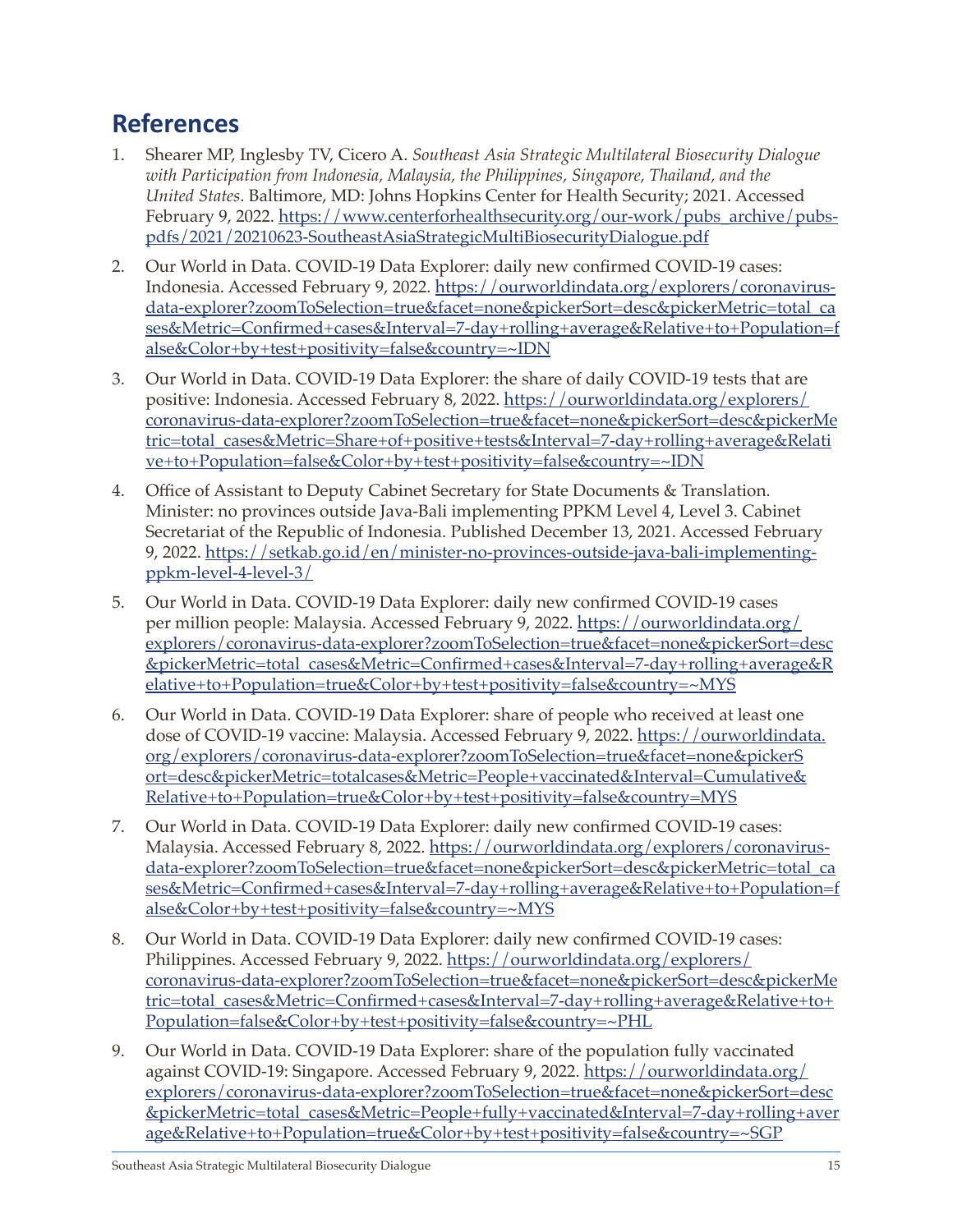- 10. Our World in Data. COVID-19 Data Explorer: daily new confirmed COVID-19 cases: Singapore. Accessed February 9, 2022. [https://ourworldindata.org/explorers/coronavirus](https://ourworldindata.org/explorers/coronavirus-data-explorer?zoomToSelection=true&facet=none&pickerSort=desc&pickerMetric=total_cases&Metric=Confirmed+cases&Interval=7-day+rolling+average&Relative+to+Population=false&Color+by+test+positivity=false&country=~SGP)[data-explorer?zoomToSelection=true&facet=none&pickerSort=desc&pickerMetric=total\\_ca](https://ourworldindata.org/explorers/coronavirus-data-explorer?zoomToSelection=true&facet=none&pickerSort=desc&pickerMetric=total_cases&Metric=Confirmed+cases&Interval=7-day+rolling+average&Relative+to+Population=false&Color+by+test+positivity=false&country=~SGP) [ses&Metric=Confirmed+cases&Interval=7-day+rolling+average&Relative+to+Population=f](https://ourworldindata.org/explorers/coronavirus-data-explorer?zoomToSelection=true&facet=none&pickerSort=desc&pickerMetric=total_cases&Metric=Confirmed+cases&Interval=7-day+rolling+average&Relative+to+Population=false&Color+by+test+positivity=false&country=~SGP) [alse&Color+by+test+positivity=false&country=~SGP](https://ourworldindata.org/explorers/coronavirus-data-explorer?zoomToSelection=true&facet=none&pickerSort=desc&pickerMetric=total_cases&Metric=Confirmed+cases&Interval=7-day+rolling+average&Relative+to+Population=false&Color+by+test+positivity=false&country=~SGP)
- 11. Thailand Pass. Registration system for entering Thailand (for air travel only). Accessed February 9, 2022.<https://tp.consular.go.th/>
- 12. Royal Thai Embassy, Washington DC. COVID-19 situation in Thailand. Accessed February 9, 2022.<https://thaiembdc.org/covid-19inthailand/>
- 13. Our World in Data. COVID-19 Data Explorer: share of the population fully vaccinated against COVID-19: United States. Accessed February 9, 2022. [https://ourworldindata.org/](https://ourworldindata.org/explorers/coronavirus-data-explorer?zoomToSelection=true&facet=none&pickerSort=desc&pickerMetric=total_cases&Metric=People+fully+vaccinated&Interval=7-day+rolling+average&Relative+to+Population=true&Color+by+test+positivity=false&country=~USA) [explorers/coronavirus-data-explorer?zoomToSelection=true&facet=none&pickerSort=desc](https://ourworldindata.org/explorers/coronavirus-data-explorer?zoomToSelection=true&facet=none&pickerSort=desc&pickerMetric=total_cases&Metric=People+fully+vaccinated&Interval=7-day+rolling+average&Relative+to+Population=true&Color+by+test+positivity=false&country=~USA) [&pickerMetric=total\\_cases&Metric=People+fully+vaccinated&Interval=7-day+rolling+aver](https://ourworldindata.org/explorers/coronavirus-data-explorer?zoomToSelection=true&facet=none&pickerSort=desc&pickerMetric=total_cases&Metric=People+fully+vaccinated&Interval=7-day+rolling+average&Relative+to+Population=true&Color+by+test+positivity=false&country=~USA) [age&Relative+to+Population=true&Color+by+test+positivity=false&country=~USA](https://ourworldindata.org/explorers/coronavirus-data-explorer?zoomToSelection=true&facet=none&pickerSort=desc&pickerMetric=total_cases&Metric=People+fully+vaccinated&Interval=7-day+rolling+average&Relative+to+Population=true&Color+by+test+positivity=false&country=~USA)
- 14. Our World in Data. COVID-19 Data Explorer: COVID-19 vaccine boosters administered per 100 people: United States. Accessed February 9, 2022. [https://ourworldindata.org/](https://ourworldindata.org/explorers/coronavirus-data-explorer?zoomToSelection=true&facet=none&pickerSort=desc&pickerMetric=total_cases&Metric=Vaccine+booster+doses&Interval=7-day+rolling+average&Relative+to+Population=true&Color+by+test+positivity=false&country=~USA) [explorers/coronavirus-data-explorer?zoomToSelection=true&facet=none&pickerSort=desc](https://ourworldindata.org/explorers/coronavirus-data-explorer?zoomToSelection=true&facet=none&pickerSort=desc&pickerMetric=total_cases&Metric=Vaccine+booster+doses&Interval=7-day+rolling+average&Relative+to+Population=true&Color+by+test+positivity=false&country=~USA) [&pickerMetric=total\\_cases&Metric=Vaccine+booster+doses&Interval=7-day+rolling+avera](https://ourworldindata.org/explorers/coronavirus-data-explorer?zoomToSelection=true&facet=none&pickerSort=desc&pickerMetric=total_cases&Metric=Vaccine+booster+doses&Interval=7-day+rolling+average&Relative+to+Population=true&Color+by+test+positivity=false&country=~USA) [ge&Relative+to+Population=true&Color+by+test+positivity=false&country=~USA](https://ourworldindata.org/explorers/coronavirus-data-explorer?zoomToSelection=true&facet=none&pickerSort=desc&pickerMetric=total_cases&Metric=Vaccine+booster+doses&Interval=7-day+rolling+average&Relative+to+Population=true&Color+by+test+positivity=false&country=~USA)
- 15. World Health Organization. Tracking SARS-CoV-2 variants. Accessed February 9, 2022. <https://www.who.int/en/activities/tracking-SARS-CoV-2-variants/>
- 16. World Health Organization. Interim statement on booster doses for COVID-19 vaccination. Updated December 22, 2021. Accessed February 9, 2022. [https://www.who.int/news/](https://www.who.int/news/item/22-12-2021-interim-statement-on-booster-doses-for-covid-19-vaccination---update-22-december-2021) [item/22-12-2021-interim-statement-on-booster-doses-for-covid-19-vaccination---update-22](https://www.who.int/news/item/22-12-2021-interim-statement-on-booster-doses-for-covid-19-vaccination---update-22-december-2021) [december-2021](https://www.who.int/news/item/22-12-2021-interim-statement-on-booster-doses-for-covid-19-vaccination---update-22-december-2021)
- 17. Our World in Data. COVID-19 Data Explorer: share of the population fully vaccinated against COVID-19, Feb 9, 2022. Accessed February 9, 2022. [https://ourworldindata.org/](https://ourworldindata.org/explorers/coronavirus-data-explorer?tab=map&zoomToSelection=true&time=latest&facet=none&pickerSort=desc&pickerMetric=total_cases&Metric=People+fully+vaccinated&Interval=7-day+rolling+average&Relative+to+Population=true&Color+by+test+positivity=false) [explorers/coronavirus-data-explorer?tab=map&zoomToSelection=true&time=latest&facet=](https://ourworldindata.org/explorers/coronavirus-data-explorer?tab=map&zoomToSelection=true&time=latest&facet=none&pickerSort=desc&pickerMetric=total_cases&Metric=People+fully+vaccinated&Interval=7-day+rolling+average&Relative+to+Population=true&Color+by+test+positivity=false) [none&pickerSort=desc&pickerMetric=total\\_cases&Metric=People+fully+vaccinated&Inter](https://ourworldindata.org/explorers/coronavirus-data-explorer?tab=map&zoomToSelection=true&time=latest&facet=none&pickerSort=desc&pickerMetric=total_cases&Metric=People+fully+vaccinated&Interval=7-day+rolling+average&Relative+to+Population=true&Color+by+test+positivity=false) [val=7-day+rolling+average&Relative+to+Population=true&Color+by+test+positivity=false](https://ourworldindata.org/explorers/coronavirus-data-explorer?tab=map&zoomToSelection=true&time=latest&facet=none&pickerSort=desc&pickerMetric=total_cases&Metric=People+fully+vaccinated&Interval=7-day+rolling+average&Relative+to+Population=true&Color+by+test+positivity=false)
- 18. Chakraborty D, Agrawal A, Maiti S. Rapid identification and tracking of SARS-CoV-2 variants of concern. *Lancet*. 2021;397(10282):1346-1347.
- 19. Toh TW. What you need to do if you test positive for Covid-19 using ART kit and have no symptoms. *Straits Times*. September 17, 2021. Updated September 18, 2021. Accessed February 9, 2022. [https://www.straitstimes.com/singapore/health/how-the-new-self](https://www.straitstimes.com/singapore/health/how-the-new-self-isolation-recovery-regime-works-for-asymptomatic-covid-19-patients)[isolation-recovery-regime-works-for-asymptomatic-covid-19-patients](https://www.straitstimes.com/singapore/health/how-the-new-self-isolation-recovery-regime-works-for-asymptomatic-covid-19-patients)
- 20. Our World in Data. COVID-19 Data Explorer: daily new confirmed COVID-19 cases: Singapore. Accessed February 9, 2022. [https://ourworldindata.org/explorers/coronavirus](https://ourworldindata.org/explorers/coronavirus-data-explorer?zoomToSelection=true&facet=none&pickerSort=desc&pickerMetric=total_cases&Metric=Confirmed+cases&Interval=7-day+rolling+average&Relative+to+Population=false&Color+by+test+positivity=false&country=~SGP)[data-explorer?zoomToSelection=true&facet=none&pickerSort=desc&pickerMetric=total\\_ca](https://ourworldindata.org/explorers/coronavirus-data-explorer?zoomToSelection=true&facet=none&pickerSort=desc&pickerMetric=total_cases&Metric=Confirmed+cases&Interval=7-day+rolling+average&Relative+to+Population=false&Color+by+test+positivity=false&country=~SGP) [ses&Metric=Confirmed+cases&Interval=7-day+rolling+average&Relative+to+Population=f](https://ourworldindata.org/explorers/coronavirus-data-explorer?zoomToSelection=true&facet=none&pickerSort=desc&pickerMetric=total_cases&Metric=Confirmed+cases&Interval=7-day+rolling+average&Relative+to+Population=false&Color+by+test+positivity=false&country=~SGP) [alse&Color+by+test+positivity=false&country=~SGP](https://ourworldindata.org/explorers/coronavirus-data-explorer?zoomToSelection=true&facet=none&pickerSort=desc&pickerMetric=total_cases&Metric=Confirmed+cases&Interval=7-day+rolling+average&Relative+to+Population=false&Color+by+test+positivity=false&country=~SGP)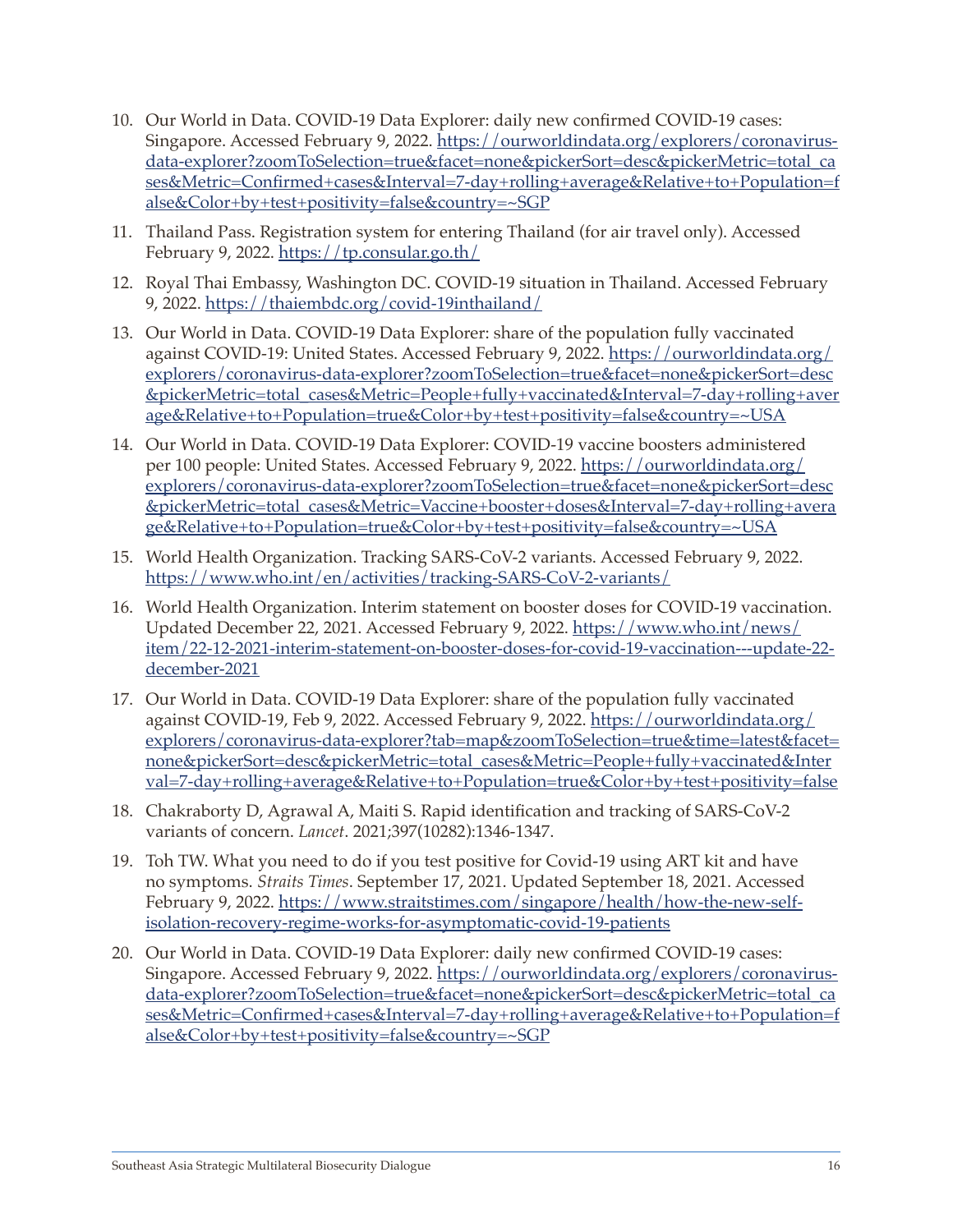- 21. Our World in Data. COVID-19 Data Explorer: daily share of the population receiving a COVID-19 vaccine dose: Indonesia, Malaysia, Philippines, Singapore, Thailand, United States. Accessed February 9, 2022. [https://ourworldindata.org/explorers/coronavirus](https://ourworldindata.org/explorers/coronavirus-data-explorer?zoomToSelection=true&facet=none&pickerSort=desc&pickerMetric=total_cases&Metric=Vaccine+doses&Interval=7-day+rolling+average&Relative+to+Population=true&Color+by+test+positivity=false&country=USA~IDN~MYS~PHL~SGP~THA)[data-explorer?zoomToSelection=true&facet=none&pickerSort=desc&pickerMetric=total\\_ca](https://ourworldindata.org/explorers/coronavirus-data-explorer?zoomToSelection=true&facet=none&pickerSort=desc&pickerMetric=total_cases&Metric=Vaccine+doses&Interval=7-day+rolling+average&Relative+to+Population=true&Color+by+test+positivity=false&country=USA~IDN~MYS~PHL~SGP~THA) [ses&Metric=Vaccine+doses&Interval=7-day+rolling+average&Relative+to+Population=tru](https://ourworldindata.org/explorers/coronavirus-data-explorer?zoomToSelection=true&facet=none&pickerSort=desc&pickerMetric=total_cases&Metric=Vaccine+doses&Interval=7-day+rolling+average&Relative+to+Population=true&Color+by+test+positivity=false&country=USA~IDN~MYS~PHL~SGP~THA) [e&Color+by+test+positivity=false&country=USA~IDN~MYS~PHL~SGP~THA](https://ourworldindata.org/explorers/coronavirus-data-explorer?zoomToSelection=true&facet=none&pickerSort=desc&pickerMetric=total_cases&Metric=Vaccine+doses&Interval=7-day+rolling+average&Relative+to+Population=true&Color+by+test+positivity=false&country=USA~IDN~MYS~PHL~SGP~THA)
- 22. Our World in Data. COVID-19 Data Explorer: share of the population fully vaccinated against COVID-19: Indonesia, Malaysia, Philippines, Singapore, Thailand, United States. Accessed February 9, 2022. [https://ourworldindata.org/explorers/coronavirus-data-explo](https://ourworldindata.org/explorers/coronavirus-data-explorer?zoomToSelection=true&facet=none&pickerSort=desc&pickerMetric=total_cases&Metric=People+fully+vaccinated&Interval=7-day+rolling+average&Relative+to+Population=true&Color+by+test+positivity=false&country=USA~IDN~MYS~PHL~SGP~THA) [rer?zoomToSelection=true&facet=none&pickerSort=desc&pickerMetric=total\\_cases&Metri](https://ourworldindata.org/explorers/coronavirus-data-explorer?zoomToSelection=true&facet=none&pickerSort=desc&pickerMetric=total_cases&Metric=People+fully+vaccinated&Interval=7-day+rolling+average&Relative+to+Population=true&Color+by+test+positivity=false&country=USA~IDN~MYS~PHL~SGP~THA) [c=People+fully+vaccinated&Interval=7-day+rolling+average&Relative+to+Population=tru](https://ourworldindata.org/explorers/coronavirus-data-explorer?zoomToSelection=true&facet=none&pickerSort=desc&pickerMetric=total_cases&Metric=People+fully+vaccinated&Interval=7-day+rolling+average&Relative+to+Population=true&Color+by+test+positivity=false&country=USA~IDN~MYS~PHL~SGP~THA) [e&Color+by+test+positivity=false&country=USA~IDN~MYS~PHL~SGP~THA](https://ourworldindata.org/explorers/coronavirus-data-explorer?zoomToSelection=true&facet=none&pickerSort=desc&pickerMetric=total_cases&Metric=People+fully+vaccinated&Interval=7-day+rolling+average&Relative+to+Population=true&Color+by+test+positivity=false&country=USA~IDN~MYS~PHL~SGP~THA)
- 23. Inglesby T, Cicero A, Shearer MP, Hosangadi D. *Southeast Asia Strategic Multilateral Biosecurity Dialogue: with Participation from Indonesia, Malaysia, the Philippines, Singapore, Thailand, and the United States*. Baltimore, MD: Johns Hopkins Center for Health Security; 2019. Accessed February 9, 2022. [https://www.centerforhealthsecurity.org/our-work/](https://www.centerforhealthsecurity.org/our-work/pubs_archive/pubs-pdfs/2019/191014-SoutheastAsiaStrategicMultiBiosecurityDialogue.pdf) [pubs\\_archive/pubs-pdfs/2019/191014-SoutheastAsiaStrategicMultiBiosecurityDialogue.](https://www.centerforhealthsecurity.org/our-work/pubs_archive/pubs-pdfs/2019/191014-SoutheastAsiaStrategicMultiBiosecurityDialogue.pdf) [pdf](https://www.centerforhealthsecurity.org/our-work/pubs_archive/pubs-pdfs/2019/191014-SoutheastAsiaStrategicMultiBiosecurityDialogue.pdf)
- 24. Goldhill O, Furneaux R, Davies M. 'Naively ambitious': how COVAX failed on its promise to vaccinate the world. *STAT*. October 8, 2021. Accessed February 9, 2022. [https://www.](https://www.statnews.com/2021/10/08/how-covax-failed-on-its-promise-to-vaccinate-the-world/) [statnews.com/2021/10/08/how-covax-failed-on-its-promise-to-vaccinate-the-world/](https://www.statnews.com/2021/10/08/how-covax-failed-on-its-promise-to-vaccinate-the-world/)
- 25. Dorimulu P, Bona MF. Indonesia administers Sinovac vaccine manufactured by Bio Farma. *Jakarta Globe*. February 19, 2021. Accessed February 8, 2022. [https://jakartaglobe.id/news/](https://jakartaglobe.id/news/indonesia-administers-sinovac-vaccine-manufactured-by-bio-farma) [indonesia-administers-sinovac-vaccine-manufactured-by-bio-farma](https://jakartaglobe.id/news/indonesia-administers-sinovac-vaccine-manufactured-by-bio-farma)
- 26. Singapore's migrant workers have endured interminable lockdowns. *Economist*. June 19, 2021. Accessed February 9, 2022. [https://www.economist.com/asia/2021/06/19/](https://www.economist.com/asia/2021/06/19/singapores-migrant-workers-have-endured-interminable-lockdowns) [singapores-migrant-workers-have-endured-interminable-lockdowns](https://www.economist.com/asia/2021/06/19/singapores-migrant-workers-have-endured-interminable-lockdowns)
- 27. Bell JA, Nuzzo JB. *Global Health Security Index: Advancing Collective Action and Accountability Amid Global Crisis*. Washington, DC: Nuclear Threat Initiative; 2021. Accessed February 8, 2022. [https://www.ghsindex.org/wp-content/uploads/2021/12/2021\\_](https://www.ghsindex.org/wp-content/uploads/2021/12/2021_GHSindexFullReport_Final.pdf) [GHSindexFullReport\\_Final.pdf](https://www.ghsindex.org/wp-content/uploads/2021/12/2021_GHSindexFullReport_Final.pdf)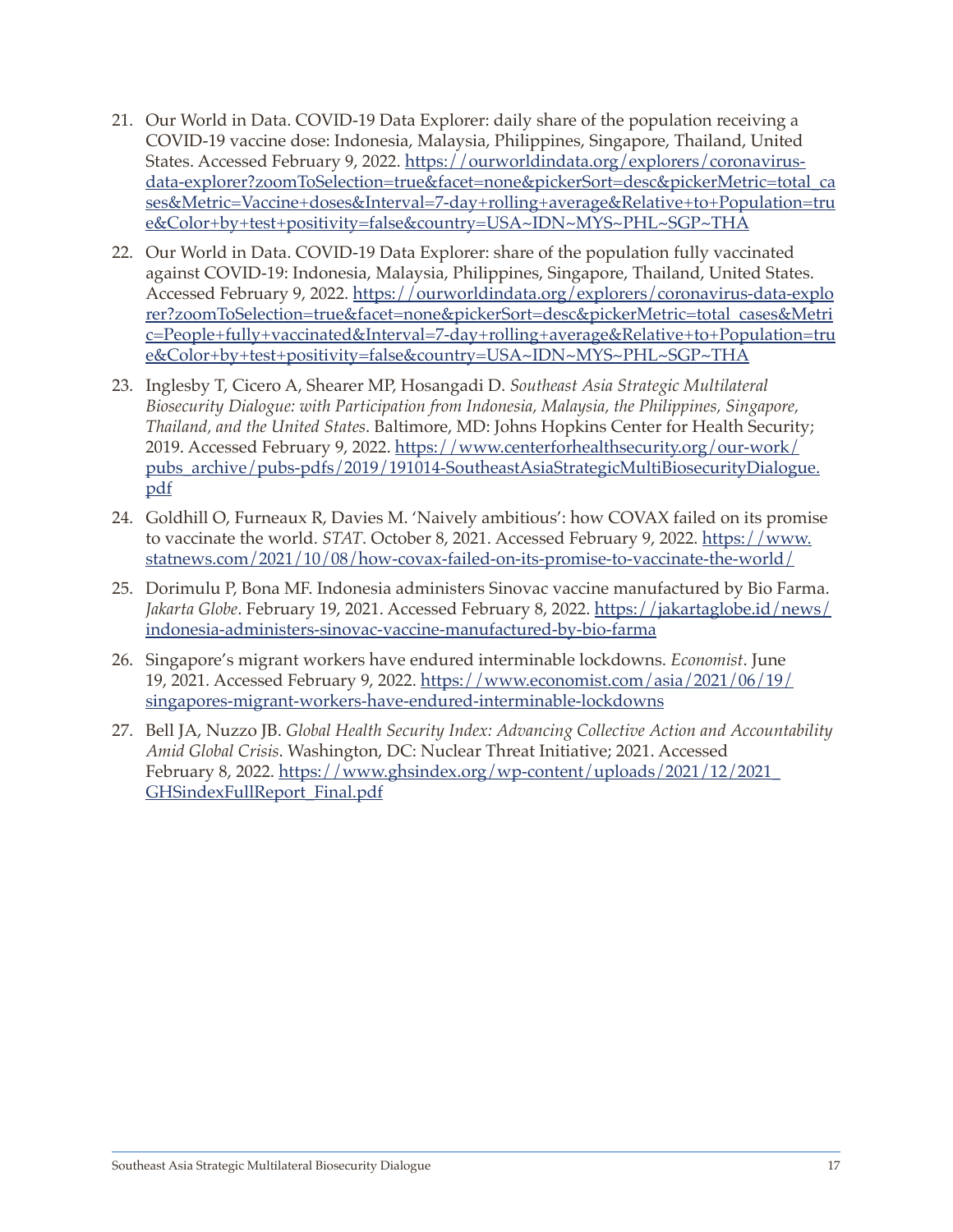### <span id="page-20-0"></span>**Appendix A. Agenda**

### **SOUTHEAST ASIA MULTILATERAL BIOSECURITY DIALOGUE VIRTUAL MEETING**

#### **DAY 1: 14 DECEMBER 2021**

### **7:00 – 7:05am Welcome & Introduction 7:05 – 8:05am National-Level COVID-19 Impacts & Response Overview**

Much has changed since our last virtual session in February 2021, but the COVID-19 pandemic continues to impact health, economies, and social wellbeing around the world. The Delta variant comprises approximately 90% or more of new cases around the world, and the emerging Omicron variant is cause for concern. Global vaccination coverage is increasing, but progress is slow. The pandemic's effects are not consistent across countries and regions. To start this meeting, we have invited brief opening remarks from several dialogue participants about their country's COVID-19 situation and response.

#### *Introductory Statements (5 minutes per speaker):*

- **- Indonesia**: Pratiwi Sudarmono, Universitas Indonesia
- **- Malaysia**: Chong Chee Kheong, Ministry of Health (*Invited*)
- **- Philippines**: Irma Makalinao, University of the Philippines Manila
- **- Singapore**: Poh Lian Lim, National Centre for Infectious Diseases
- **- Thailand**: Soawapak Hinjoy, Department of Disease Control, Ministry of Public Health
- **- United States**: Julie Fischer, CRDF Global

#### **8:05 – 9:00am Diagnostic Testing & Disease Surveillance Systems**

The COVID-19 pandemic has posed a dynamic series of challenges for disease surveillance systems around the world. Challenges range from identifying and characterizing the earliest cases to developing and scaling up production capacity for PCR-based and rapid diagnostic tests to identifying and tracking emerging variants. In this session, we will discuss testing and disease surveillance systems as well as lessons and suggestions for future emergency preparedness efforts.

*Questions addressed by participants during this session will include:*

• As we look ahead to the third year of the pandemic, what surveillance challenges remain in your country, and what surveillance systems or strategies do you anticipate in the coming years?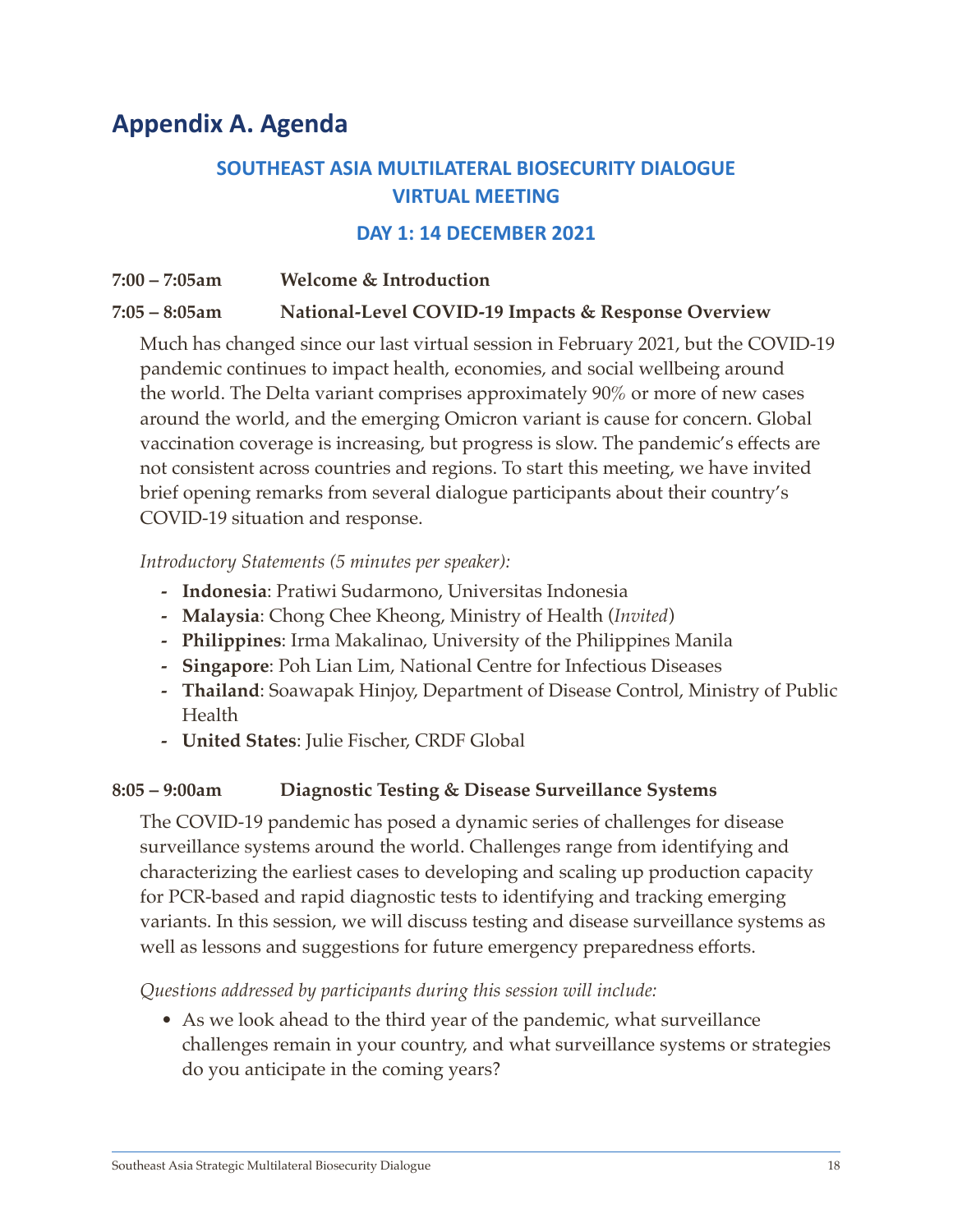- To the extent that your country has a national SARS-CoV-2 testing strategy, what are its successes, challenges, and areas for improvement? What are your current or proposed future strategies for testing in schools?
- What capacity-building measures do you have for diagnostic, research, and public health laboratories in your country, and are these sufficient to support providing quick diagnostic test results for SARS-CoV-2 and future pathogens?
- Is your country conducting genomic sequencing surveillance, and if so, are these systems and capacities sufficient? What investments or infrastructure improvements are required to ensure adequate preparedness for future emerging threats? The WHO is working to develop a BioHub System as a mechanism to share biological materials and sequences; what are your initial views on this proposed system?

**9:00am Day 1 Adjourns**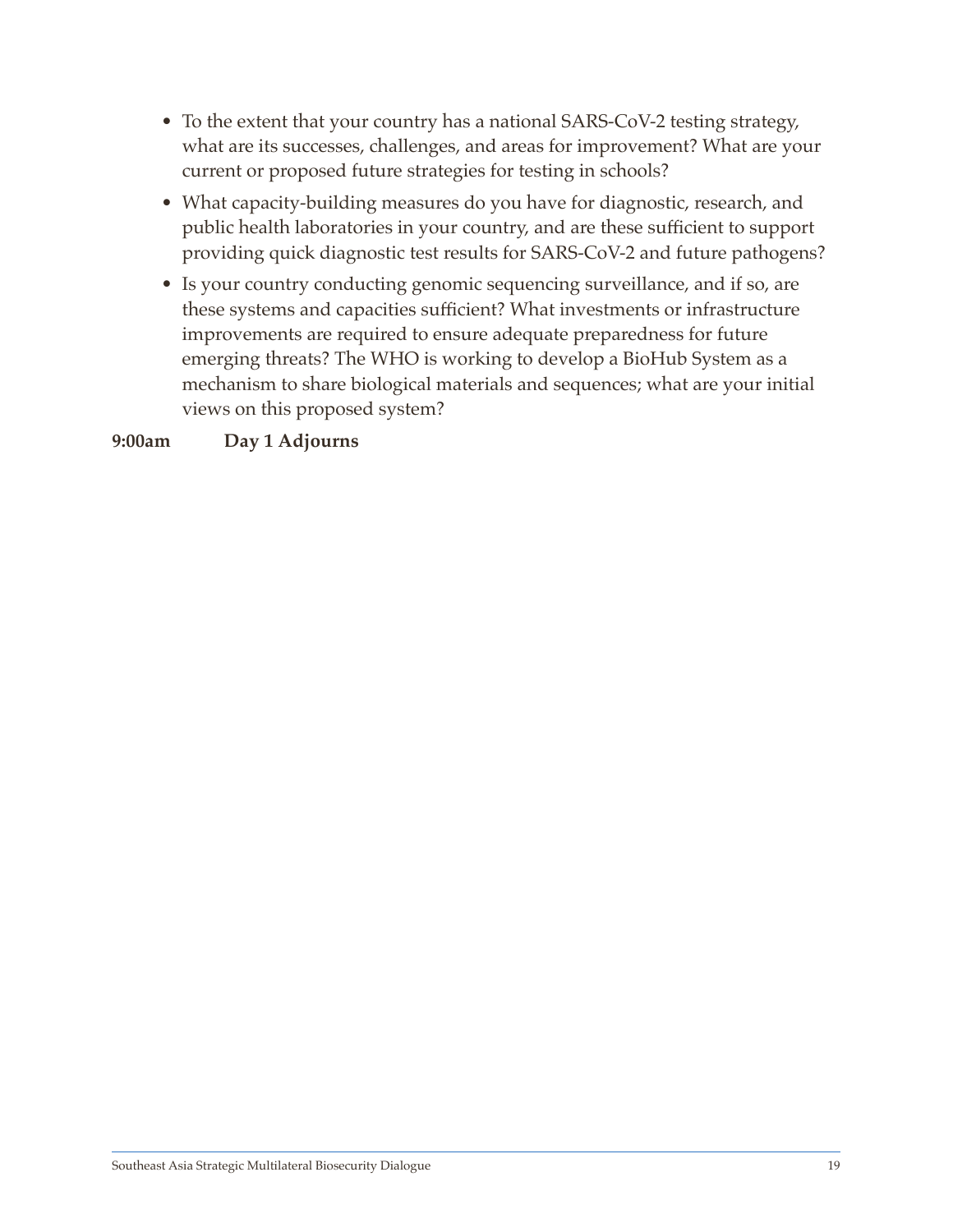### **SOUTHEAST ASIA MULTILATERAL BIOSECURITY DIALOGUE VIRTUAL MEETING**

#### **DAY 2: 16 DECEMBER 2021**

#### **7:00 – 8:00am Vaccines & Vaccination Activities**

Despite increases in global vaccine production and distribution capacity, supply constraints and international and regional disparities persist, including for both access to COVID-19 vaccines and vaccination coverage. In this session, we will discuss challenges and lessons regarding global vaccine distribution and access as well as national administration efforts in dialogue countries.

#### *Questions addressed by participants during this session include:*

- 1. Where is your country in its vaccination campaign, for both adults and children, and what challenges are you experiencing? What goals has your country set in terms of vaccination (eg, percent of the population fully vaccinated)?
- 2. What degree of anti-vaccine sentiment or vaccine hesitancy is present in your country, and what impact is it having on national and local vaccination efforts? What actions have you taken to address this issue? Are misinformation and disinformation impacting vaccination efforts, and if so, how is your country addressing this?
- 3. Are there major disparities in your country with respect to vaccination coverage, such as among certain racial or ethnic minority populations including immigrant or migrant populations—or other vulnerable groups? If so, how is your country addressing this challenge?
- 4. What national- or regional-level investments, strategies, or activities are needed to speed vaccine development, production, distribution, and administration in future epidemics or pandemics?

#### **8:00 – 8:55am Looking Ahead: Laboratory Biosecurity & Investigations**

As we look ahead beyond COVID-19, we want to think about how this pandemic will shape the future of biosecurity and biosafety, both in Southeast Asia and globally. In particular, we are interested in how the impacts of this pandemic and the uncertainty regarding the origin of SARS-CoV-2 could affect laboratory biosafety and biosecurity and the continued advancement of life science research and biotechnology. Additionally, we want to discuss the systems and frameworks needed to investigate the origins of future outbreaks and epidemics and the capacities needed to respond to deliberate events.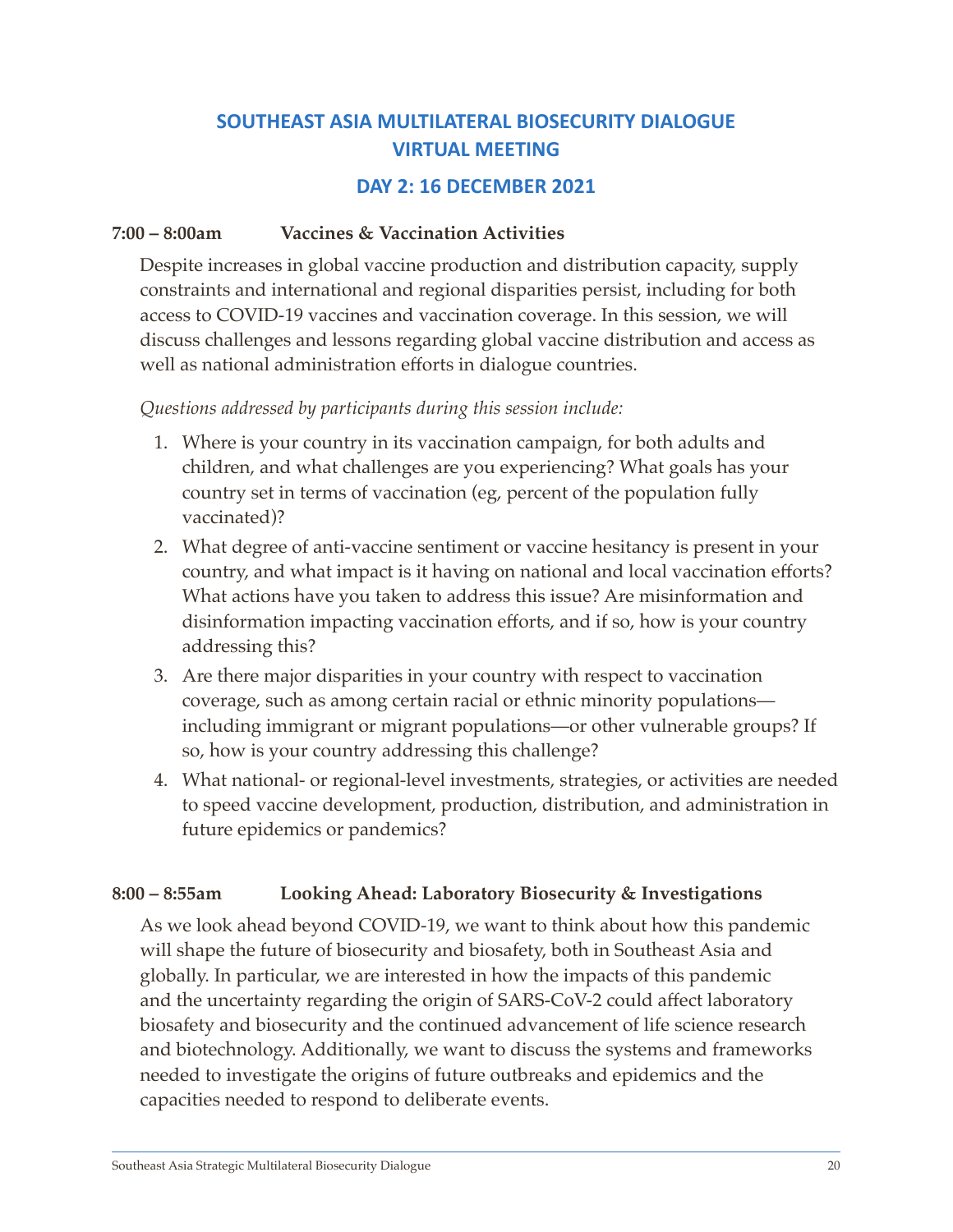#### *Questions addressed by participants during this session include:*

- 1. Does your country currently have systems in place (or in development) to investigate the origins of outbreaks or epidemics? How do you think your government would collaborate with the WHO to investigate a future outbreak of unknown origin?
- 2. Is your country taking steps to implement additional protections, regulations, or controls on certain types of research or on biological research laboratories, including high-containment laboratories (eg, BSL-3/4)?
- 3. How can countries best prepare for deliberate biological events, including those that may be accompanied by cybersecurity attacks and/or disinformation campaigns? What systems and capacities are needed to improve preparedness for these types of events?
- 4. What regional or international capacities need to be implemented in advance of the next pandemic? What are your views on the potential benefits or challenges of a global pandemic treaty?

#### **8:55 – 9:00am Closing Remarks & Meeting Adjourns**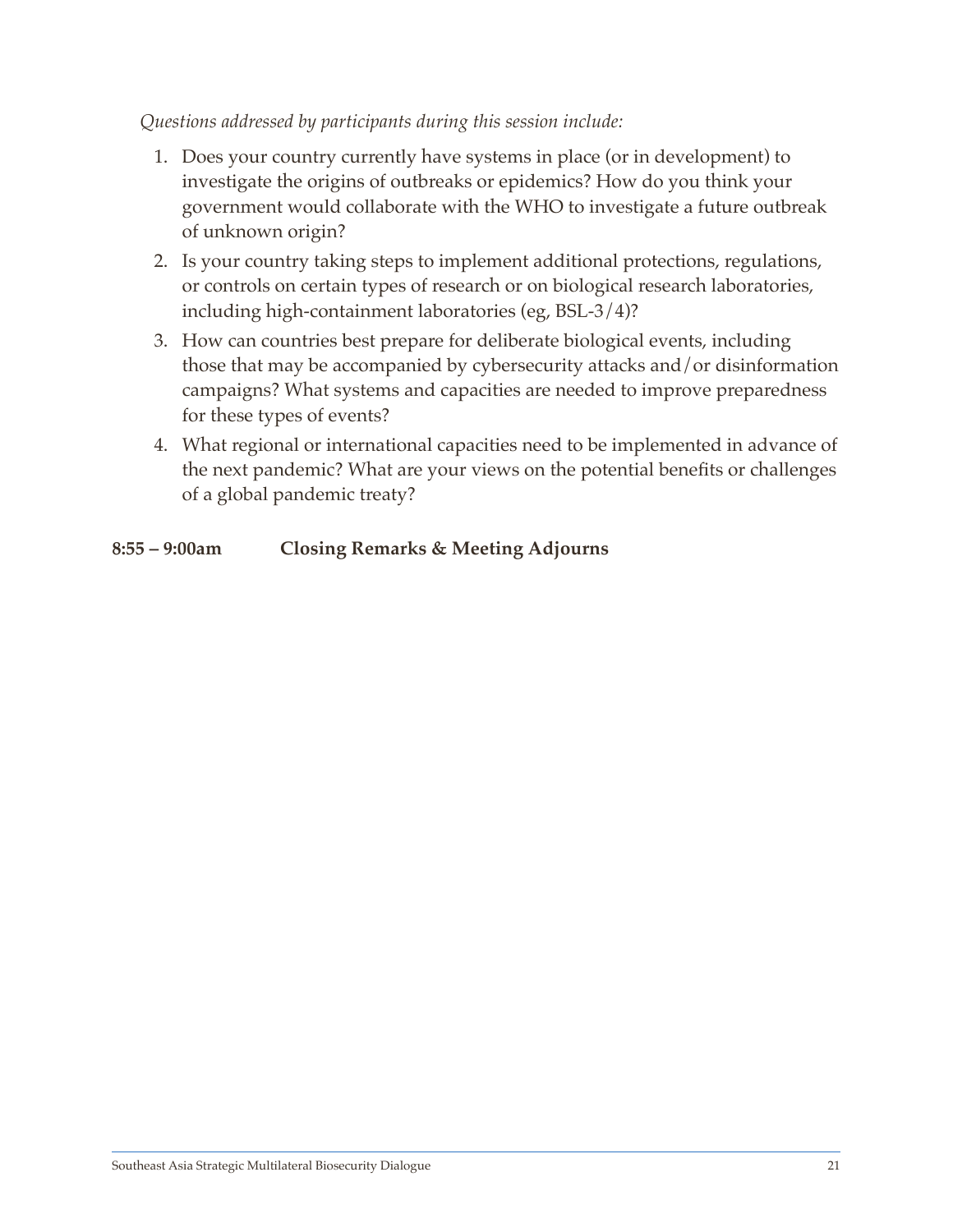### <span id="page-24-0"></span>**Appendix B. Participants**

#### **Sazaly ABUBAKAR, PhD**

Senior Professor and Director, Tropical Infectious Diseases Research and Education Center and WHO Collaborating Center for Arbovirus Reference and Research, University of Malaya Malaysia

#### **Venugopal BALAKRISHNAN, PhD**

Associate Professor and Lecturer, Institute for Research in Molecular Medicine, Universiti Sains Malaysia Malaysia

#### **Endy BAYUNI**

Senior Editor, *The Jakarta Post*, and Facebook Oversight Board Member Indonesia

#### **Mely CABALLERO-ANTHONY, PhD**

Professor of International Relations and Head, Centre for Non-Traditional Security Studies, S. Rajaratnam School of International Studies, Nanyang Technological University Singapore

#### **Seth CARUS, PhD**

Emeritus Distinguished Professor, National Defense University USA

#### **CHONG Chee Kheong, PhD, MPH**

Deputy Director-General of Health (Public Health), Ministry of Health Malaysia

#### **Anita CICERO, JD**

Deputy Director, Johns Hopkins Center for Health Security USA

**Francesco FAZZI** Consultant, AWK Group Singapore

#### **Julie FISCHER, PhD**

Senior Technical Advisor, Global Health, CRDF Global USA

#### **Soawapak HINJOY, DVM, MSc, MPH, DrPH**

Veterinary Officer, Expert Level, and Director, Office of International Cooperation, Department of Disease Control, Ministry of Public Health Thailand

#### **Noreen HYNES, MD, MPH, DTM&H**

Associate Professor of Medicine (Infectious Diseases) and Public Health (International Health) and Director, Geographic Medicine Center, Division of Infectious Diseases, Johns Hopkins University USA

#### **Tom INGLESBY, MD**

Director, Johns Hopkins Center for Health Security **USA** 

#### **Natasha KAUSHAL, MSPH**

Analyst, Johns Hopkins Center for Health Security USA

#### **Hussein OMAR KHAN**

Operations Director, National Disaster Management Agency, Prime Minister Department Malaysia

#### **Supapat KIRIVAN, DVM**

Research Fellow, International Health Policy Program, Ministry of Public Health Thailand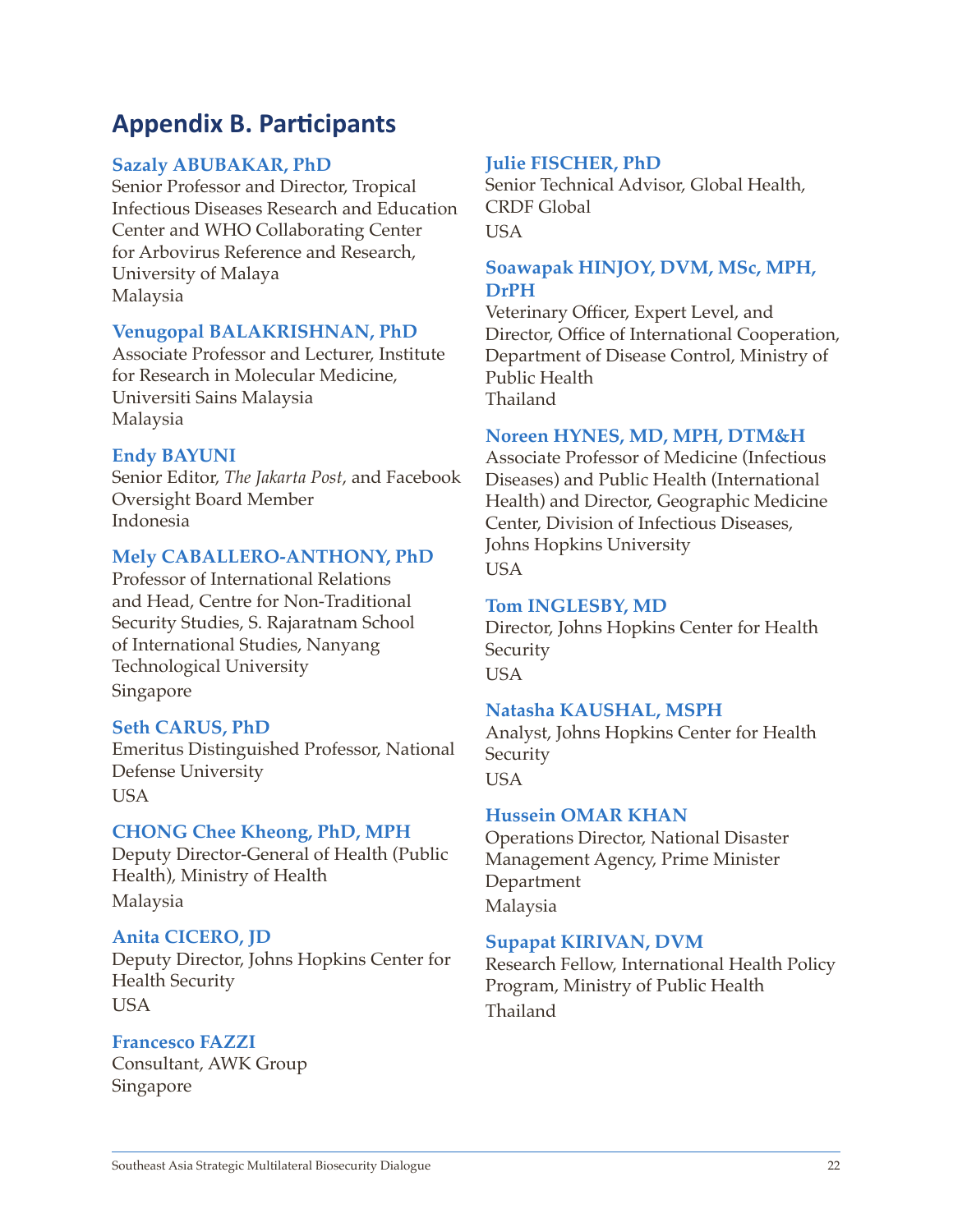#### **KWA Chong Guan, MA**

Senior Fellow, S. Rajaratnam School of International Studies, Nanyang Technological University Singapore

#### **Poh Lian LIM, MD, MPH**

Director, High-Level Isolation Unit, National Centre for Infectious Diseases, and Senior Consultant, Ministry of Health Singapore

#### **Surakameth MAHASIRIMONGKOL**

Director, Medical Life Sciences Institute Thailand

#### **Irma MAKALINAO, MD, MA, FPPS, FPSCOT**

Professor and Special Assistant to the Dean, Department of Pharmacology and Toxicology, College of Medicine, University of the Philippines - Manila Philippines

#### **ONG Bee Leng May**

Director for Chemical, Biological, Radiological Nuclear and Explosives (CBRNE), CBRNE Centre of Expertise, Capability Development, Home Team Science and Technology Agency Singapore

#### **Tikki Elka PANGESTU, PhD**

Visiting Professor, Yong Loo Lin School of Medicine, National University of Singapore Singapore

#### **Gerald PARKER, Jr., DVM, PhD**

Associate Dean for Global One Health, College of Veterinary Medicine and Biomedical Sciences, and Campus Director, Global One Health, Texas A&M University **USA** 

#### **Tanarak PLIPAT, MD, PhD**

Deputy Director, Department of Disease Control, Ministry of Public Health Thailand

#### **Matthew SHEARER, MPH**

Senior Analyst, Johns Hopkins Center for Health Security USA

#### **Ratna SITOMPUL, MD, PhD**

Ophthalmologist, Department of Ophthalmology, Faculty of Medicine, Universitas Indonesia - Cipto Mangunkusumo Indonesia

#### **Amin SOEBANDRIO, PhD**

Chairman, Eijkman Institute for Molecular Biology Indonesia

#### **Sukparat SRISUK**

Foreign Relations Officer, Office of International Cooperation, Department of Disease Control, Ministry of Public Health Thailand

#### **Pratiwi Pujilestari SUDARMONO, MD, PhD**

Professor of Clinical Microbiology, Faculty of Medicine, Universitas Indonesia - Jakarta Indonesia

#### **Wisit TANGKEANGSIRISIN, PhD**

Manager, Bureau of National Vaccine Capacity Development, National Vaccine Institute Thailand

#### **Daniel TJEN, MD, SpS**

Special Staff to the Minister of Health Indonesia

#### **Louis C. TRIPOLI, MD**

Rear Admiral (Ret.), US Navy Center for Military Medical Research, University of Pittsburgh USA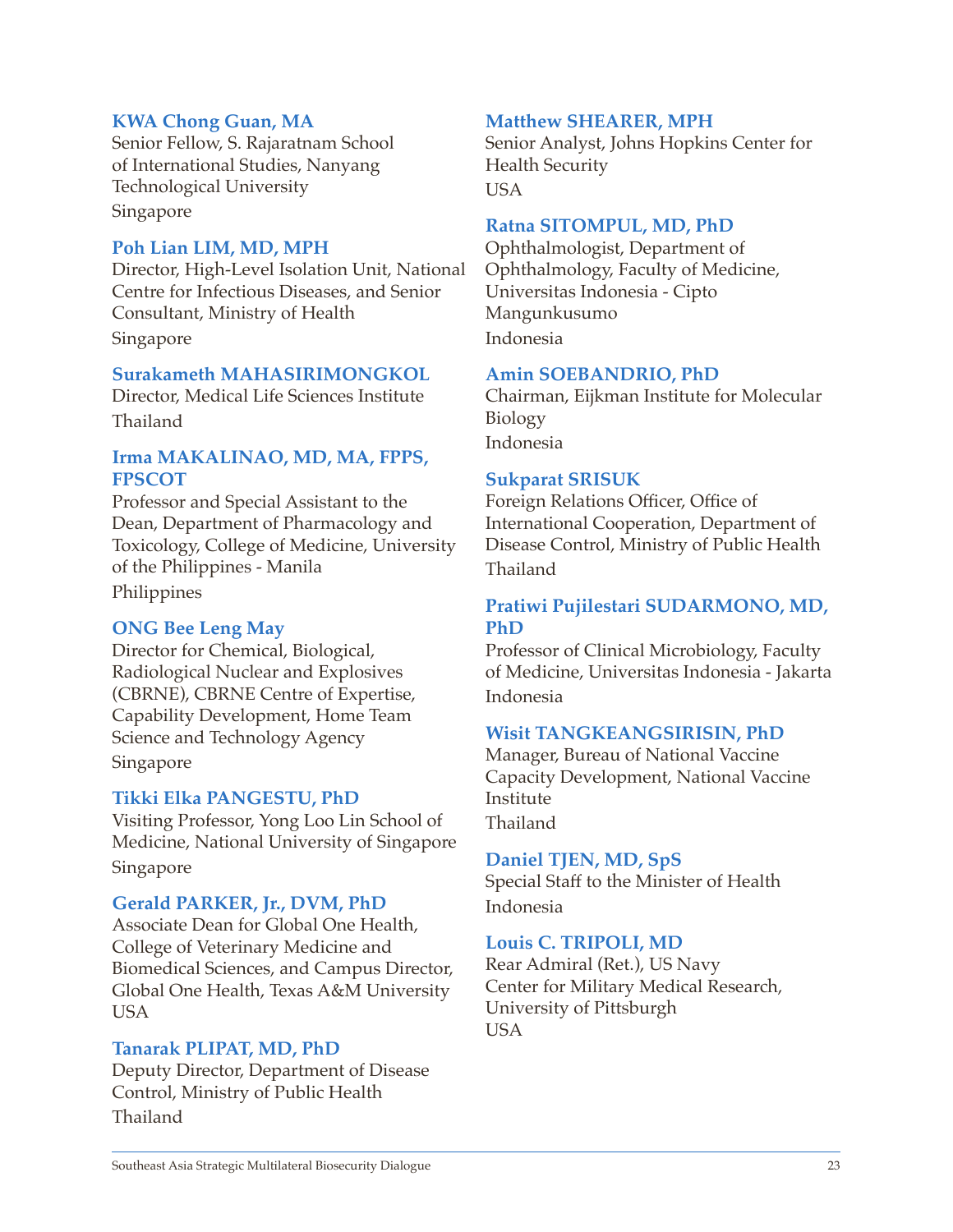#### **Scott VITARELLI**

Country Manager, Thailand and India, Biological Threat Reduction Program, Defense Threat Reduction Agency, US Department of Defense USA

#### **Suwit WIBULPOLPRASERT, MD**

Former Vice-Minister of Health and Senior Advisor in Global Health, Ministry of Public Health Thailand